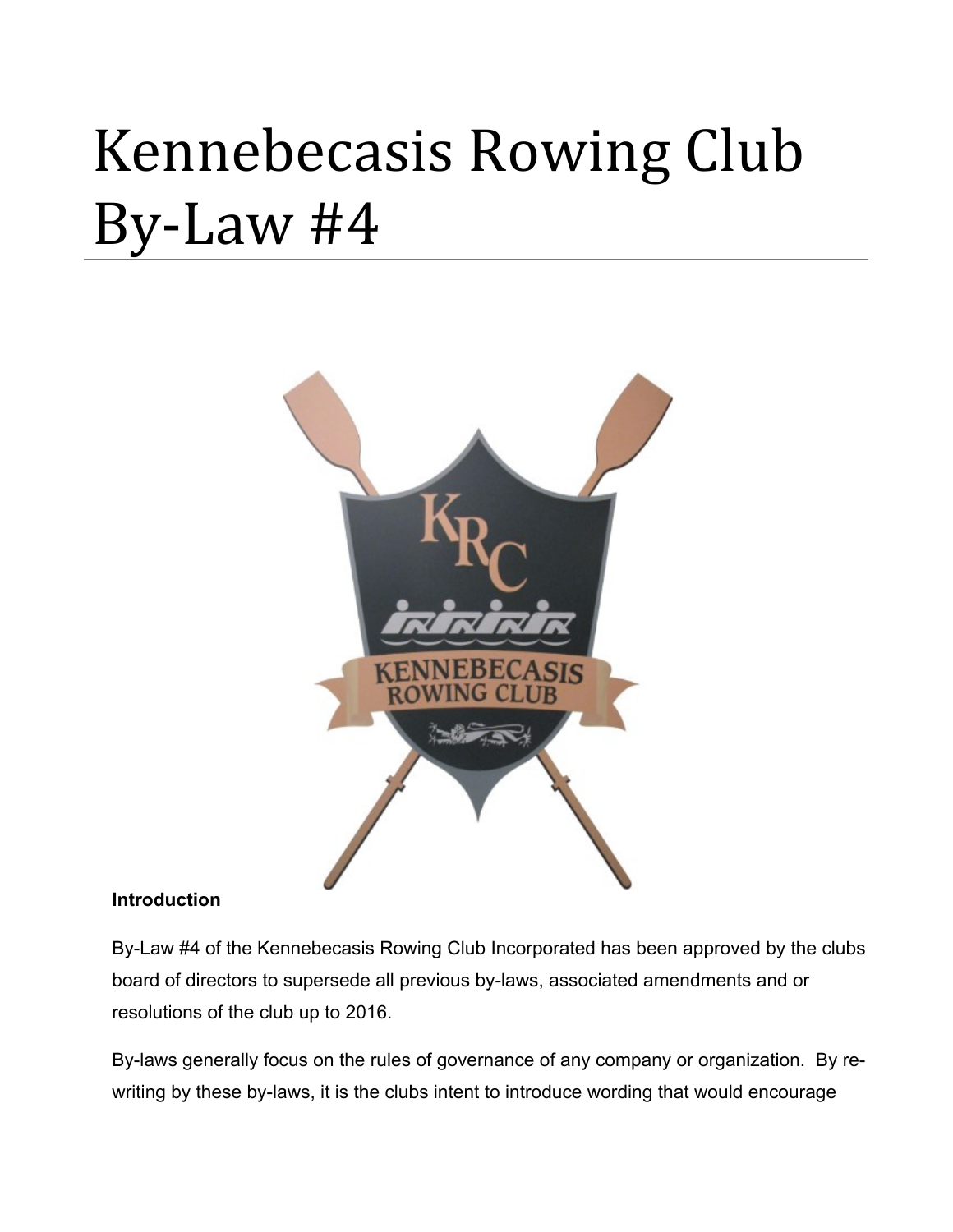growth in membership by offering voting privilege's to associate members to build a base for the continuation of the board of directors. It is also intended to bring safety to the forefront of the clubs daily activities. Lastly, we bring light to the various insurances polices in place, to support members as they carry out their duties.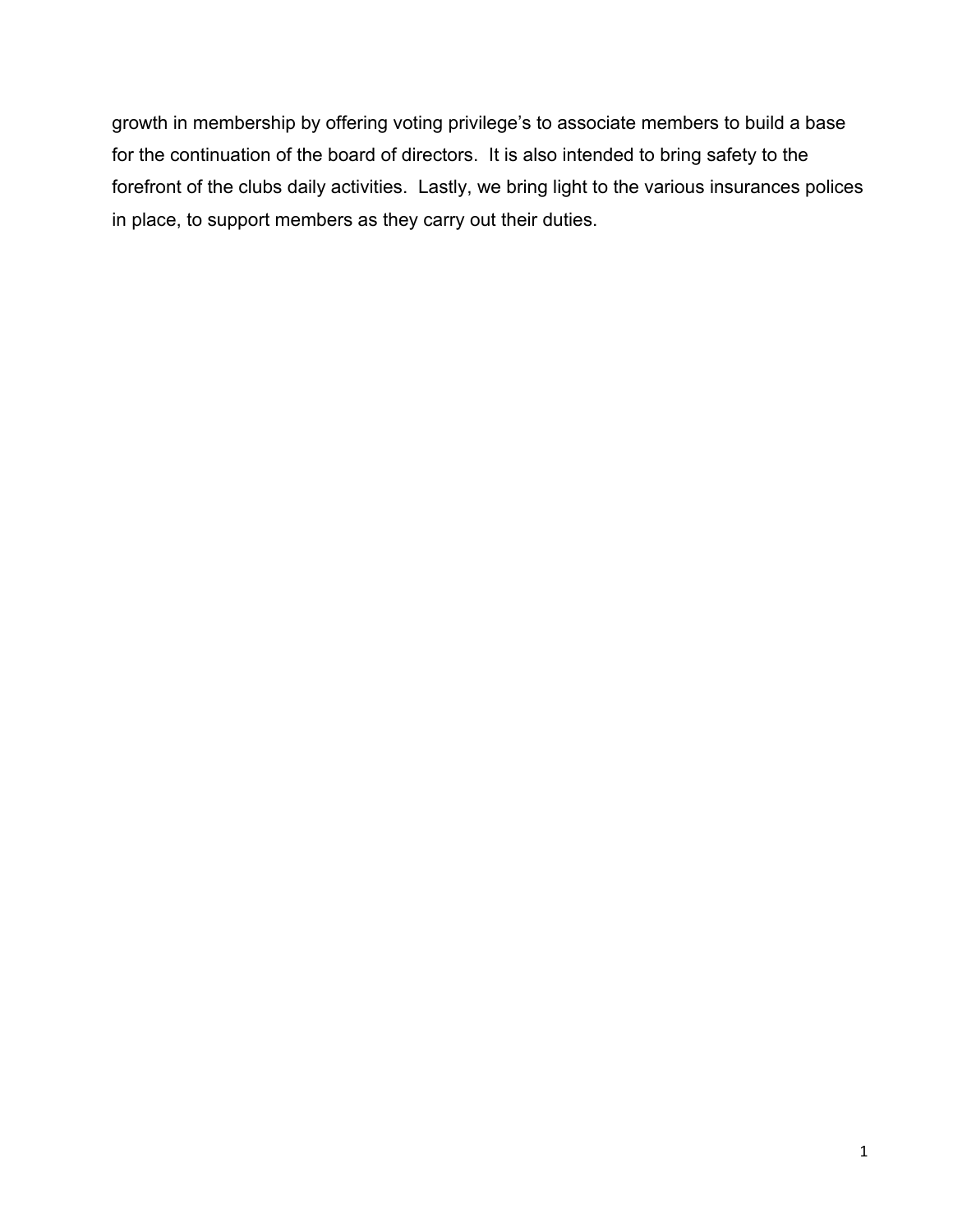# Contents

| 1.              |       |  |
|-----------------|-------|--|
| 2.              |       |  |
| 3.              |       |  |
| 4.              |       |  |
| 5.              |       |  |
| 6.              |       |  |
| 7.              |       |  |
|                 | 7.1.  |  |
|                 | 7.2.  |  |
|                 | 7.3.  |  |
|                 | 7.4.  |  |
|                 | 7.5.  |  |
|                 | 7.6.  |  |
| 8.              |       |  |
| 9.              |       |  |
| 10.             |       |  |
|                 | 10.3. |  |
|                 | 10.4. |  |
|                 | 10.7. |  |
|                 | 10.8. |  |
|                 | 10.9. |  |
|                 |       |  |
|                 |       |  |
|                 |       |  |
|                 |       |  |
|                 |       |  |
|                 |       |  |
| 11 <sub>1</sub> |       |  |
|                 |       |  |
|                 | 11.2. |  |
| 12.             |       |  |
|                 |       |  |
| 13.             |       |  |
| 14.             |       |  |
|                 | 14.1. |  |
|                 | 14.2. |  |
|                 | 14.3. |  |
|                 | 14.4. |  |
|                 |       |  |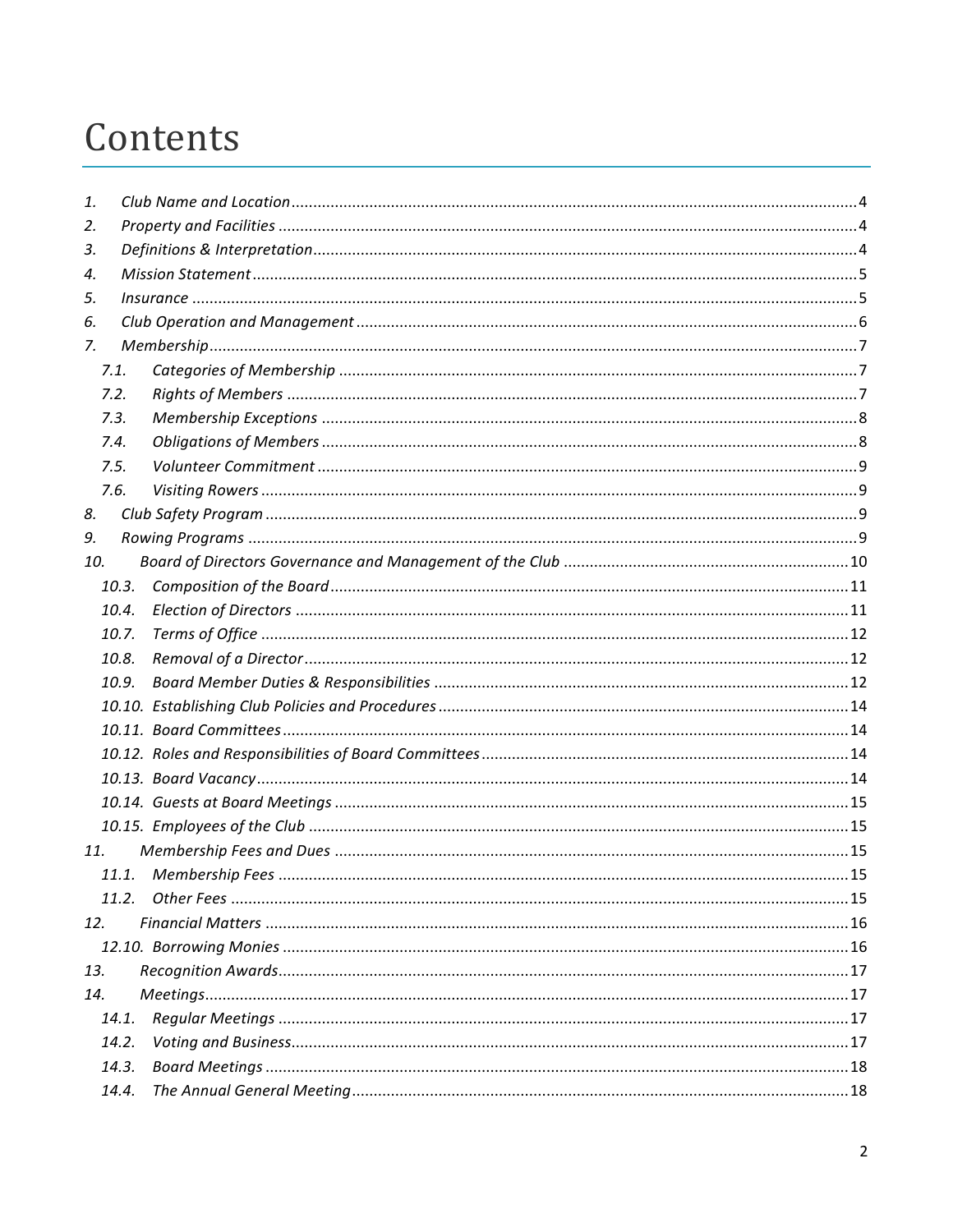| 16. |  |
|-----|--|
|     |  |
|     |  |
| 18. |  |
|     |  |
|     |  |
|     |  |
| 19. |  |
|     |  |
|     |  |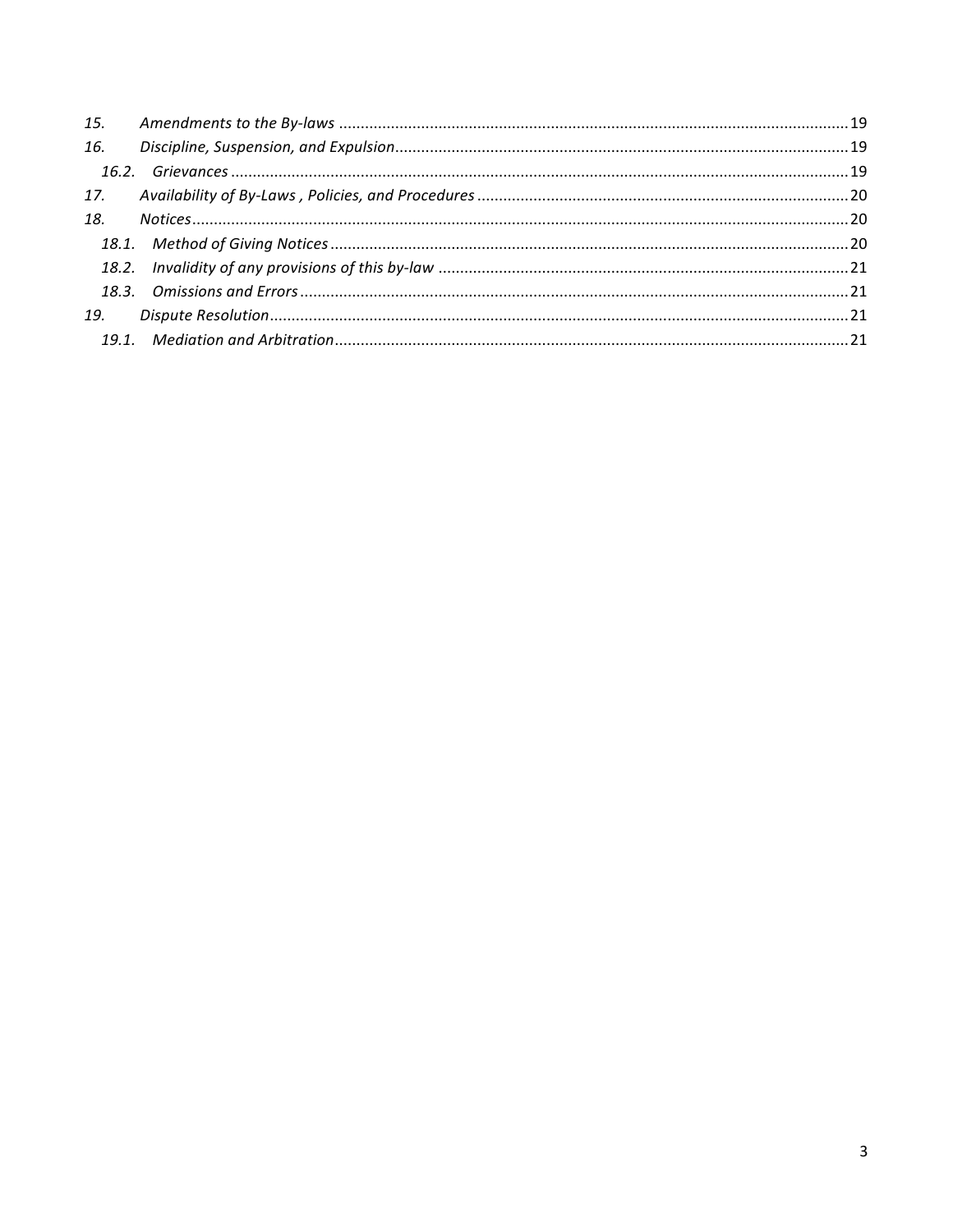# *1. Club Name and Location*

- 1.1. The Clubs name is "Kennebecasis Rowing Club Incorporated" and shall be referred to as "the Club" within this document.
	- 1.1.1. The Club was incorporated and received Letters Patent February 1972 under the Companies Act of the Province of New Brunswick as the "Kennebecasis Rowing and Canoe Club Incorporated". A supplement to the letter patent was issued in February 1976 when the clubs name was shortened to the "Kennebecasis Rowing Club Incorporated".
- 1.2. The name may be shortened in this document to, "KRC"
- 1.3. The Club Boat House is located in the Town of Rothesay, in the province of New Brunswick at 10 Regatta Row, Rothesay, New Brunswick, Canada.
- 1.4. The mailing address for the Club is: Po Box 4597, Rothesay, New Brunswick, Canada E2E 5X3
- 1.5. Website: www.kennebecasisrowingclub.com
- 1.6. Email: kennebecasisrowingclub@gmail.com
- 1.7. Club House Phone: 506 847 5803 See our website for our current contact info.

# *2. Property and Facilities*

- 2.1. The present property and club/boat house was established to host the 1985 Canada Games and remains to support the sports, of rowing, and kayaking, in this region.
- 2.2. The property deed is registered with the "Kennebecasis Rowing Club Inc." (see PID 00117051)
- 2.3. The facility space and grounds have been shared and maintained since it's inception by both the Kennebecasis Rowing Club (KRC), and the Kennebecasis Paddling Center (KPC), under a cost sharing agreement outlined in the lease agreement maintained between KRC and KPC.

# *3. Definitions & Interpretation*

- 3.1. "Board" means the President, vice-President, Secretary, Treasurer, Member-at-Large, Past-President and all other Directors of the Club.
- 3.2. "Executive" means the President, Vice-President, Secretary, Treasurer, Member-at-Large and the Past-President.
- 3.3. "Director" a general member of the board who fills a particular need in to round out skill set and experience required to manage the club.
- 3.4. "Meeting" means the Club's annual General Meeting, a Regular Meeting, or a Special Meeting.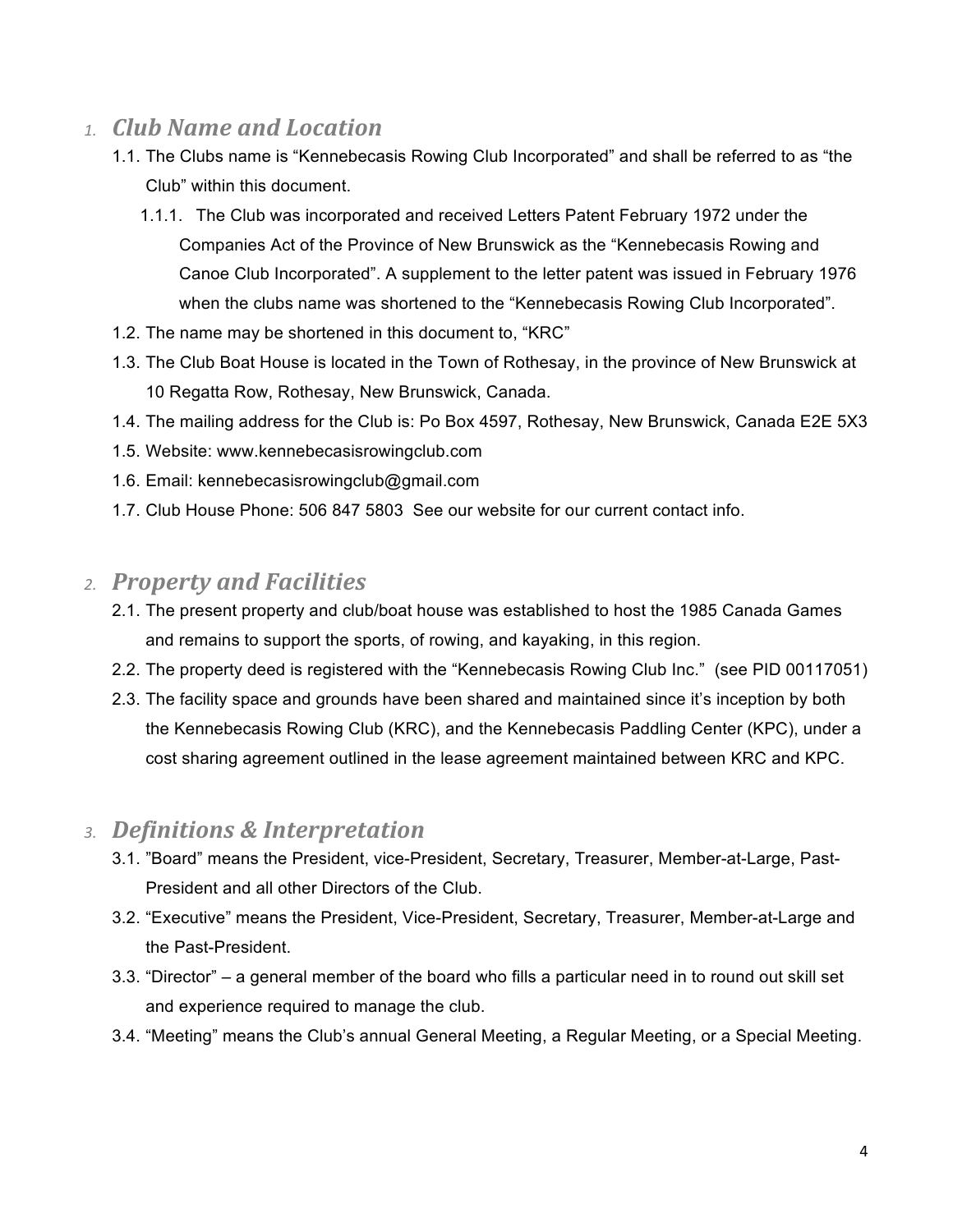- 3.5. "Special Resolution" means a resolution passed by three-quarters of voting members present at a meeting. Members must receive written notice twenty-one days in advance of the meeting at which the special resolution is to be voted upon.
- 3.6. "Rowing" means both sweep oar rowing and sculling.
- 3.7. "Member" is anyone who has completed and signed the appropriate membership forms & waivers, has paid any required fees, and is approved by the Club Registrar as a member in good standing.
- 3.8. Singular and Plural: words indicating the singular also include the plural, and vice versa.
- 3.9. Masculine and feminine: words such as she, her and hers should be understood to include he, him and his and vice versa.
- 3.10. Headings are for convenience only. They do not affect the interpretation of these bylaws.
- 3.11. Mail: except where registered mail is specified, should be understood to include email where a member has, by providing an email address, indicated that email communication is acceptable to that member.
- 3.12. Written communication: includes electronic communication via the Club website, social media, email, etc.
- 3.13. Liberal Interpretation: these by-laws must be interpreted broadly and generously.

#### *4. Mission Statement*

4.1. From a strong tradition of excellence, KRC is committed to the development of a lifelong passion for teamwork and integrity through the provision of rowing programs and opportunities for all.

#### *5. Insurance*

- 5.1. KRC's General Liability Insurance is provided through our association and membership with Rowing Canada Aviron. RCA's Liability Insurance protects members who may become legally obligated to pay compensatory damages in civil actions because they caused bodily injury or property damage to someone else or someone else's property thorough their actions.
	- 5.1.1.1. All employees and volunteers are covered under the General Liability Policy within the scope of their assigned duties provided that the event is sanctioned by RCA. A volunteer does not have to be registered with RCA to be covered.
	- 5.1.2. **Exceptions to Employees and Volunteers**.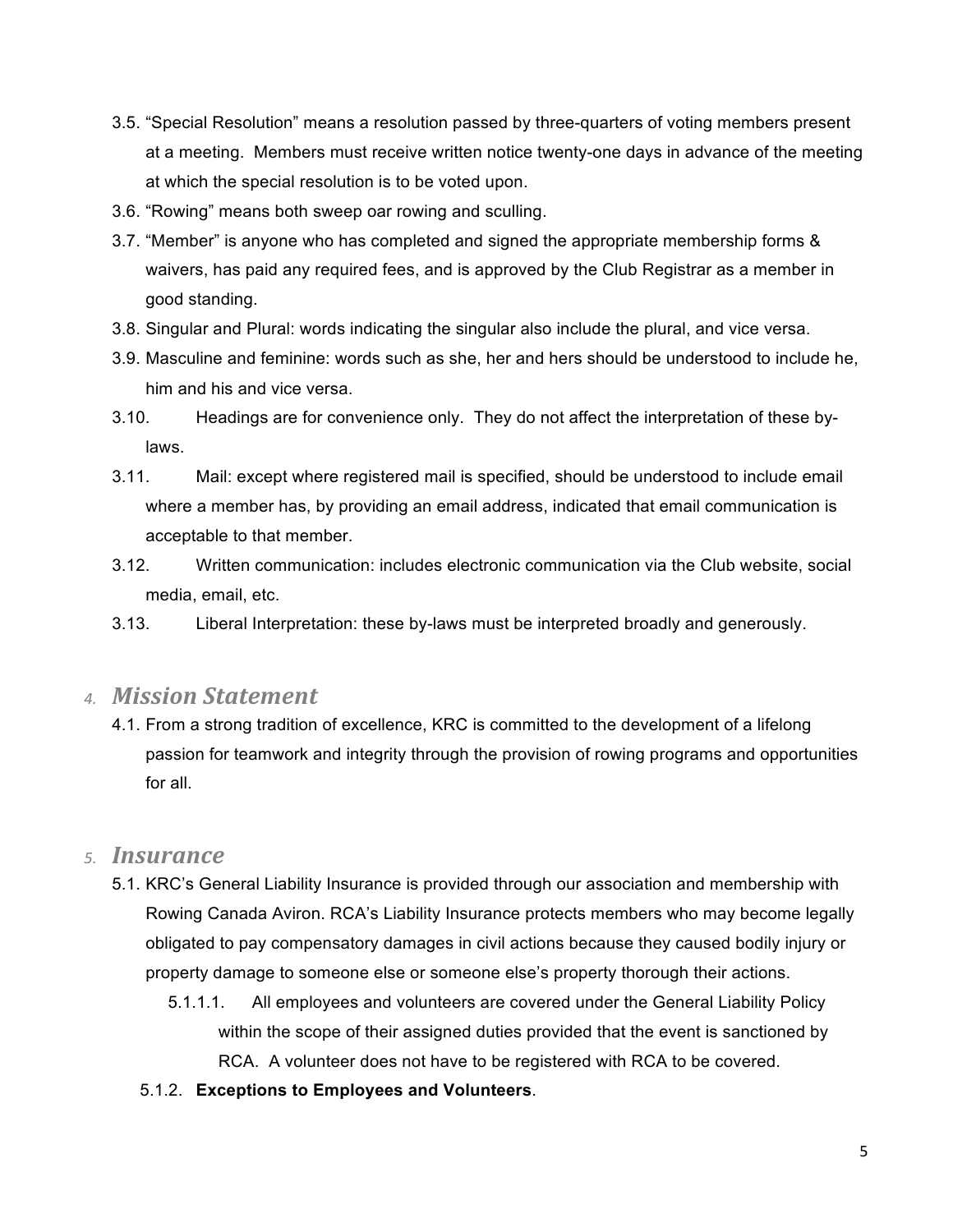- 5.1.2.1. The RCA does carry an accident policy, which covers injury, sustained in sanctioned rowing activities, for rowers, coaches, managers and officials.
- 5.1.2.2. The RCA accident policy does not apply to employees and volunteers. For employees this is to be addressed by KRC as part of an employees benefit package and or workman's compensation.
- 5.1.2.3. The general liability policy does not cover employees and volunteers for harm caused to fellow employees or volunteers.
- 5.2. Full details of RCA insurance policies are available on RCA's website.
- 5.3. Coverage under the RCA insurance policies is limited to RCA sanctioned rowing and rowing related events and activities, including events sanctioned by a Provincial Rowing Association on behalf of RCA.
- 5.4. KRC is to maintain a separate Property and Commercial General Liability Insurance Policy for its facility, boats and equipment.
- 5.5. Should the RCA insurance policies cease to cover member clubs, the KRC is to bring into place all necessary insurance policies to protect members, directors and officers of KRC.

# *6. Club Operation and Management*

- *6.1.* Its members shall carry out the execution of the affairs of the KRC. Members of the KRC shall come together no less than once a year to render decisions on matters of interest to the KRC.
- *6.2.* The Board will hire a Club Captain through an objective and fair hiring process. The Club Captain will provide leadership and direction to all the KRC rowing programs and coaches, as well as work closely with the Provincial High Performance coach. The Captain will mentor, develop and schedule the coaches as well as oversee and coach the various rowing programs as needed. The Club captain will also be responsible for the administration of program registrations as well as the day to day management of the club, as well as minor boat and equipment maintenance.
- 6.3. The Club is a not-for-profit organization registered under and adhering to the Companies Act of the Province of New Brunswick, Canada. Therefore the activities of the KRC shall be conducted without the purpose of gain to any of it's members or directors.
	- 6.3.1. Directors and officers shall serve without remuneration and shall not receive any profit from their positions.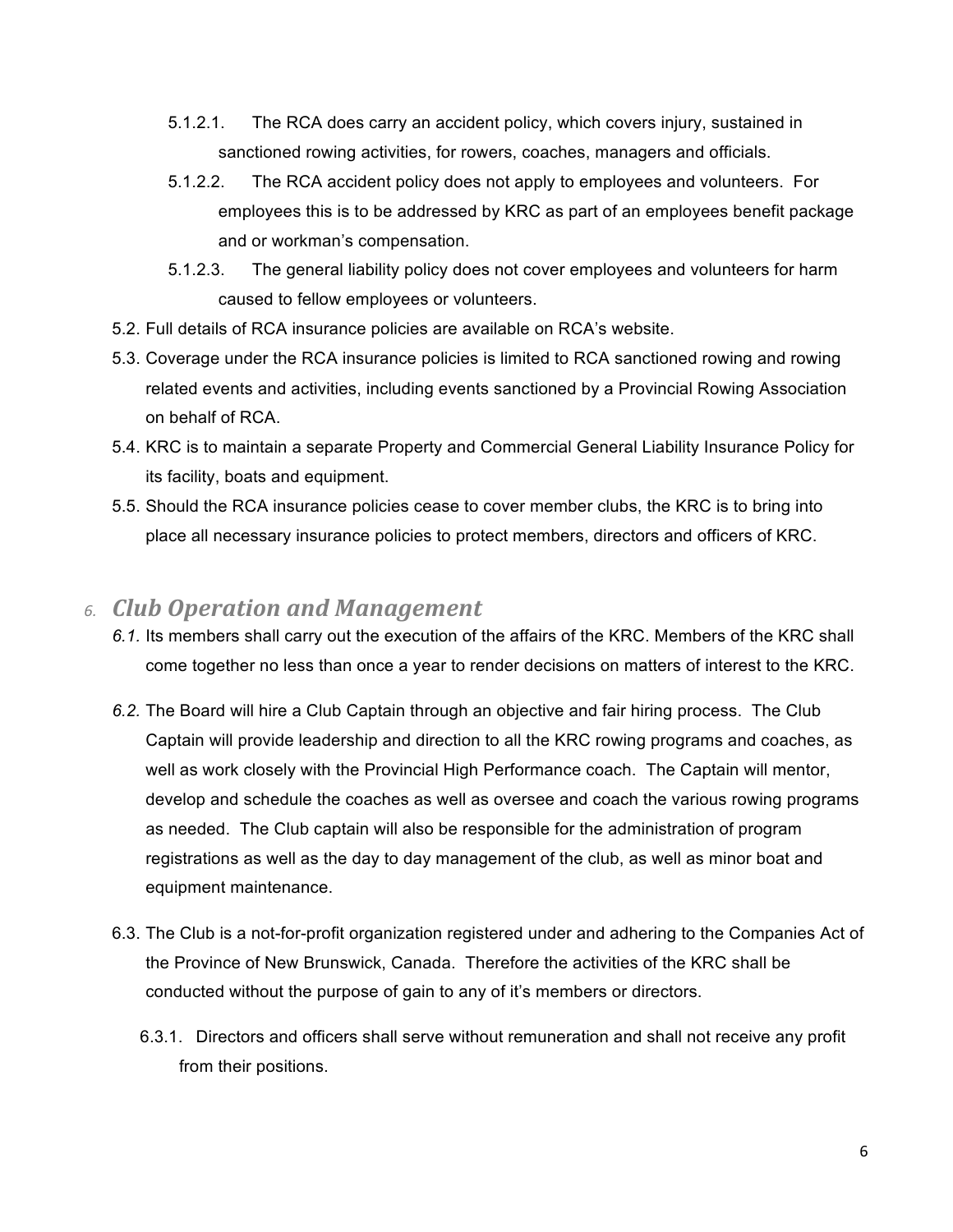- 6.3.2. Reasonable expenses incurred while carrying out the duties of the Club may be reimbursed on Board approval. The Board may set a limit to such expenses, above which, prior Board approval will be required.
- 6.3.3. Nothing herein shall derogate from the powers of the Board of Directors to grant remuneration to employees and members engaged for the purpose of the Clubs mission.

# *7. Membership*

#### 7.1. Categories of Membership

- 7.1.1. Club members can be rowing or non-rowing individuals.
	- 7.1.1.1. Rowing Members of KRC are individuals who have completed and signed the clubs membership forms and waivers, paid the required fees, are registered with Rowing Canada Aviron, and are considered members in good standing by the Club Registrar. Members must renew the above requirements annually.
		- 7.1.1.1.1. KRC rowing categories are age based, for men and women, and follow the categories outlined in Rowing Canada's Rules of Racing.
	- 7.1.1.2. Non-Rowing or Associate Members of KRC are individuals who do not wish to row but are interested in supporting, encouraging, and promoting the mission of the Club, including volunteers, coaches, board members or employees. Parents and guardians, of rowing members under the age of 18, are welcomed as associate members, and are encouraged to take an active role in the mission of the club.
- 7.1.2. Honorary Members are individuals who have been granted this status recognizing their contribution to the club, or its objectives, by a unanimous vote of the Board. Honorary Members are granted this status for life, at the sole discretion of the Board.

#### *7.2. Rights of Members*

- 7.2.1. Members can attend any meetings of the Club.
- 7.2.2. Members who are 18 years or older can vote on issues put before them at meetings of the Club. A parent or guardian of members under the age of 18 can register as an associate member. Associate members are granted voting privileges.
- 7.2.3. Members who are at least 19 years of age, and are not employees of the Club, are eligible to become members of the Board of Directors.
- 7.2.4. Members are entitled to receive notices of Club meetings, regattas, fund raising opportunities, events, activities, and club news items.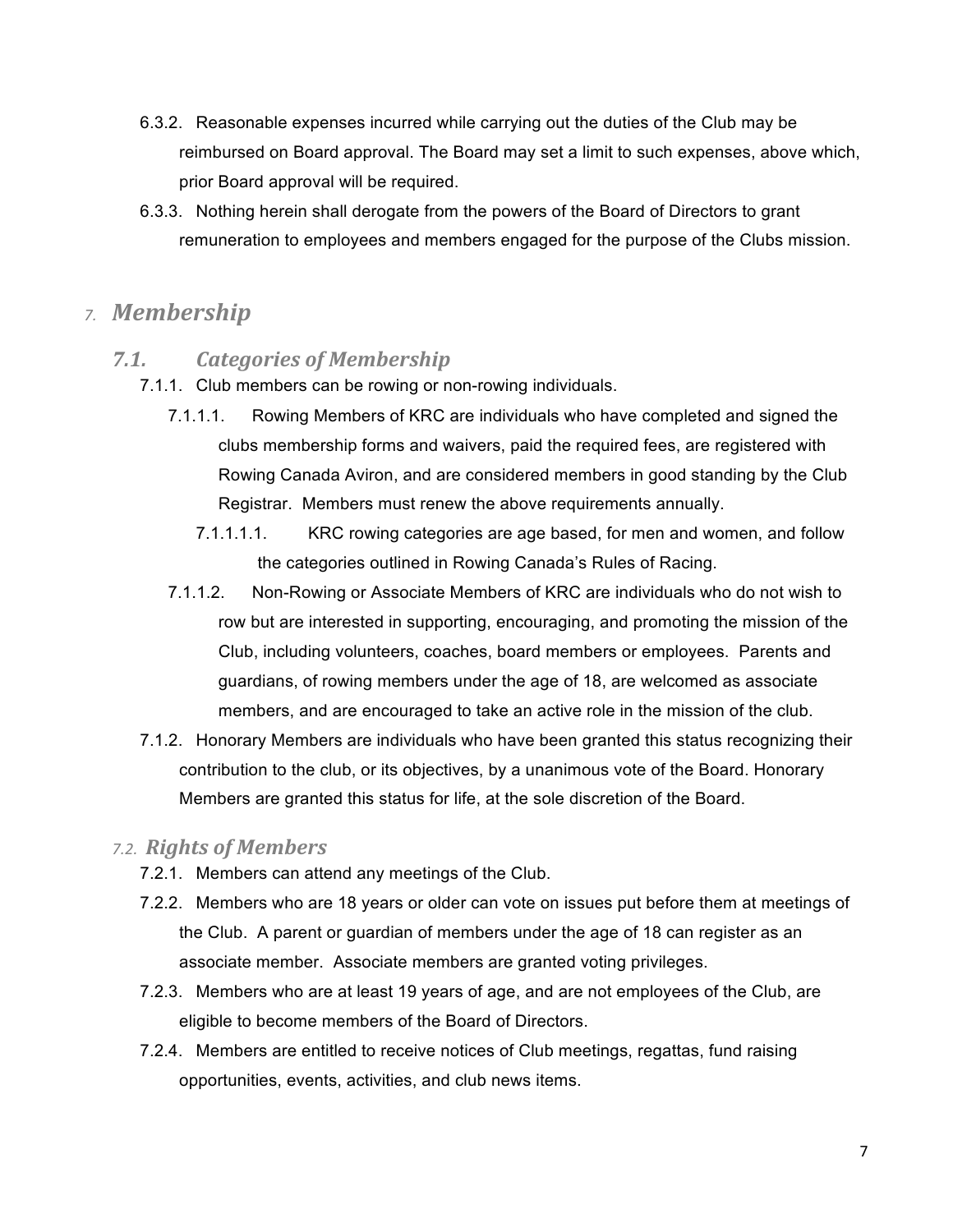- 7.2.5. Members, are entitled to participate in Club rowing programs for which they have paid the appropriate fee(s) and are registered with Rowing Canada Avrion.
- 7.2.6. Members can use Club facilities and equipment with the approval of the Club Captain.
- 7.2.7. Members can store boats or other equipment at the club with the permission of the Board and Club Captain. Boat storage requires the completion of a boat storage agreement and appropriate fees to be paid before approval can be granted.
- 7.2.8. Associate Members are non-rowing Members, entitled to all Member Rights including voting, but are not eligible to participate in any Club rowing program, or make use of Club facilities and equipment, or to store boats or other equipment.
- 7.2.9. Honorary Members are granted membership in recognition of their contributions to the Club or its objectives. Honorary Members are granted this status for life, at the sole discretion of the Board.
	- 7.2.9.1. Current Directors are not eligible for Honorary Membership
	- 7.2.9.2. Any Member can nominate any member, who is not a Director, for Honorary Membership. The nomination shall be made to the Secretary at least 30 days prior to the Annual General Meeting. The nomination may include written support from other members and should include specifics as to why Honorary Membership should be granted.
- 7.2.10. Members may resign at any time by submitting their resignation in writing to the Secretary. Only under extenuating circumstances will fees paid to the Club be refunded if a member resigns.
- 7.2.11. Members cannot transfer their membership to another person.

#### *7.3. Membership Exceptions*

7.3.1. Individuals enrolled in the High School and Learn to Row programs, their parents and or legal guardians are members without voting rights, as these are temporary and short-term programs. These individuals will not receive notice of meetings, and will not attend or vote at meetings of the club.

#### *7.4. Obligations of Members*

7.4.1. Members are expected to abide by Club By-laws, policies and procedures including commonly accepted public standards. These include policies and guidelines issued by Rowing NB, Rowing Canada Aviron and The Companies Act of New Brunswick. Failure to do so may result in suspension or termination of that membership. This expectation applies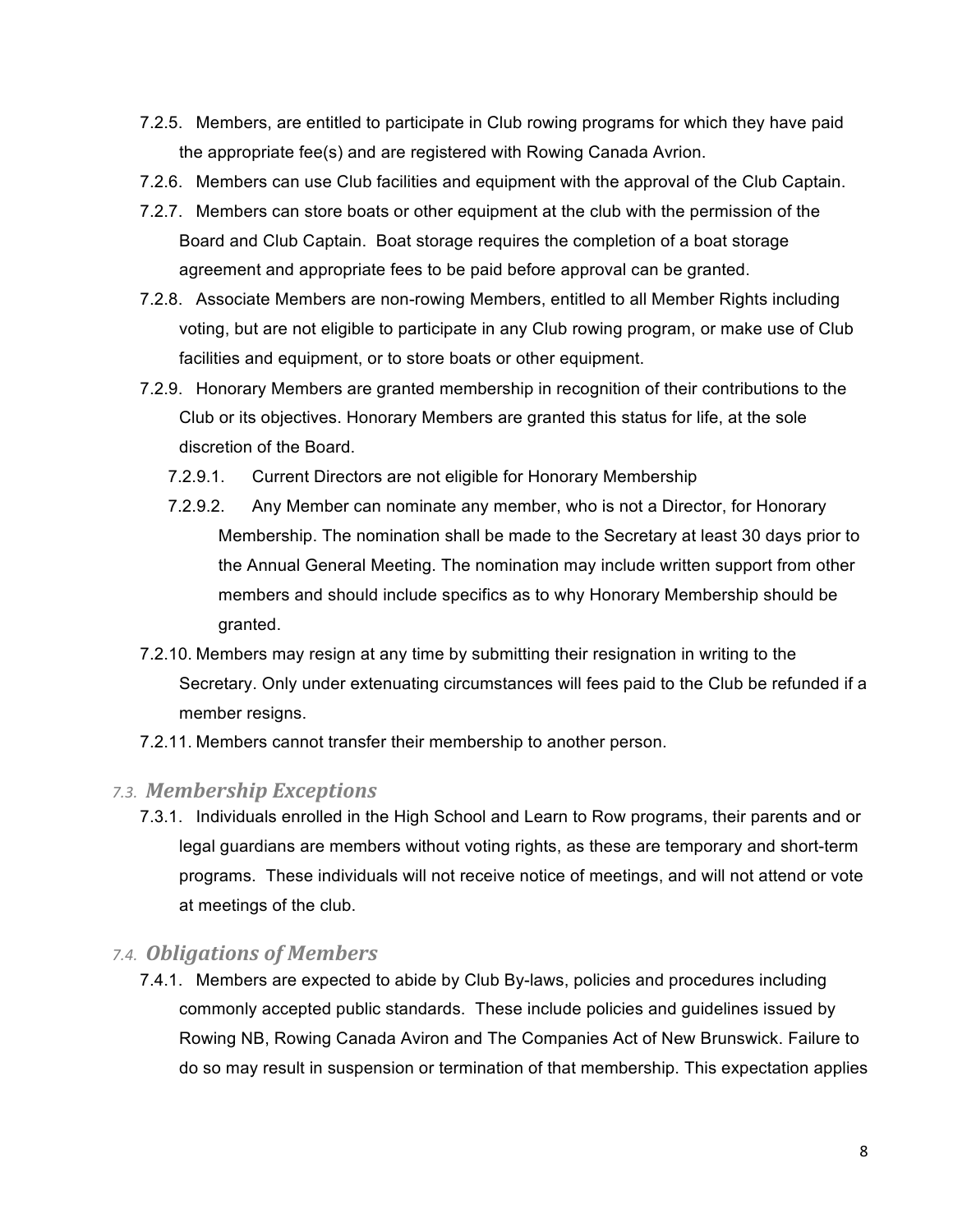at any and all times that a member is acting as a Member of the Club or is representing the Club.

#### *7.5. Volunteer Commitment*

7.5.1. The Club is a non-for-profit entity, which depends on volunteers. Volunteers are necessary to manage the affairs of the club by serving on the board of directors, or helping with committee work. Volunteers also contribute in the maintenance and operation of Club facilities, hosting events, maintaining equipment, supporting programs, and fund raising. Parents and guardians are welcomed and encouraged to support their athletes by volunteering. Volunteers can be registered as associate members with voting privileges.

#### *7.6. Visiting Rowers*

- 7.6.1. The Club will accept Visiting Rowers to row and utilize Club equipment and facilities as long as the visitor pays the applicable visiting rower fees and signs the applicable form(s) and waivers. (Minimum requirement is to be registered with Rowing Canada Avrion )
- 7.6.2. Visiting Rowers must be current or past members of the Club or another rowing club, and be able to demonstrate that they are experienced rowers to the satisfaction of the Club Captain.
- 7.6.3. The Club Captain must review the club safety policy with the visiting rower and evaluate the on water conditions, before approving the use of any KRC boat.
- 7.6.4. Visiting Rowers may only row at times identified by the Club Captain, and use Club equipment at a time that has been approved by the Club Captain.

# *8. Club Safety Program*

- 8.1.1. The KRC will maintain a safety policy covering both dry land and on water activities.
- 8.1.2. This policy is to be distributed with the club waiver and reviewed with every rower at the beginning of every rowing season.
- 8.1.3. The policy is to be posted in plain view in the boathouse at all times.
- 8.1.4. See the clubs safety policy for complete details.

# *9. Rowing Programs*

9.1.1. Rowing programs at the KRC may change from year to year, and will be communicated on the Clubs website, or in local newspapers, or through promotional literature. Typical programs include but are not be limited to: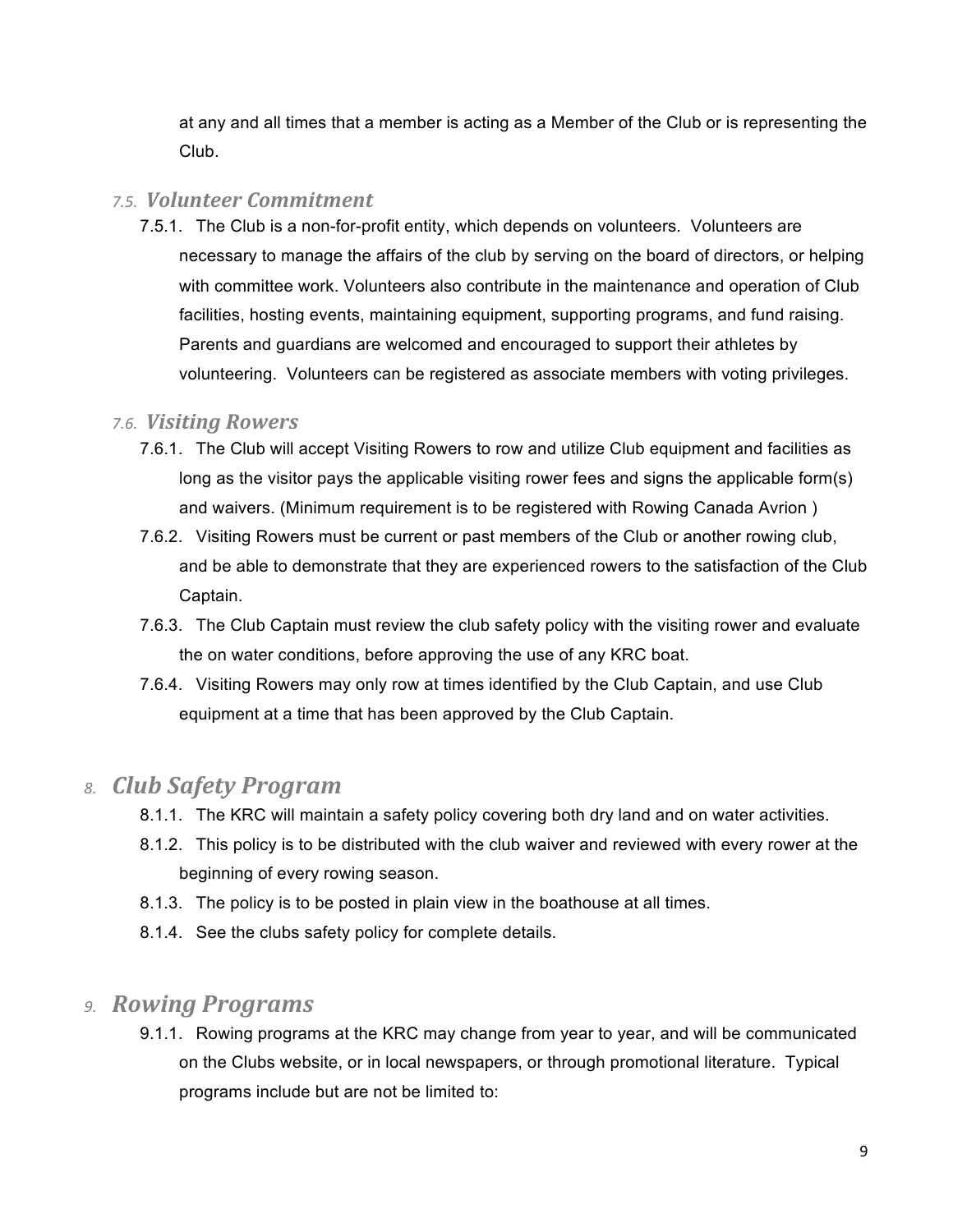- 9.1.1.1. High School Rowing
- 9.1.1.2. Competitive Competitive A, B and Masters
- 9.1.1.3. Development and Recreation Youth Learn to row, Youth recreation, Adult Learn to Row, University / Master Learn to row
- 9.1.2. Competitive rowers classifications are to be aligned with Rowing Canada's classifications based on sex, age and weight as outlined in the RCA rules of racing.

# *10. Board of Directors Governance and Management of the Club*

- 10.1.1. The Board of Directors (Board) governs and manages the affairs of the Club. The Board, in its entirety, is responsible to provide direction to the club in its mission. This includes policy-making, and administration to ensure the club meets it's legal obligations, maintains its status and is financially responsible.
- 10.1.2. Directors can be individuals who are19 years of age and older, are committed to the mission of the club, and agree to serve a minimum term of 2 years.
- 10.1.3. The Board may hire paid employees to carry out specified management functions under the direction and supervision of the Board.

# *10.2. Directors Wrongful Acts, Errors or Omissions*

- *10.2.1.* Board members are to act honestly and in good faith to advance the best interests of the club, and use care, diligence and skill, in performing duties, or overseeing their area of responsibility and decision-making.
- *10.2.2.* Directors of the Board cannot assign their obligations to another colleague or associate without the approval of the board.
- *10.2.3.* KRC is incorporated in the Province of New Brunswick. Members of incorporated organizations are not normally personally liable for debts and obligations of the organization.
	- 10.2.3.1. Every member of the Board and their heirs, executors, administrators, success and assigns, and estate and effects, shall be indemnified and saved harmless from and against all costs, charges, and expenses which shall or may be sustained or incurred in any action or proceeding which is brought or prosecuted against her/him for or in respect of any act, deed, matter, or thing made, done, or permitted by her/him in or about the execution of duties of office, and also from and against all other costs, charges, and expenses which shall be sustained or incurred in or about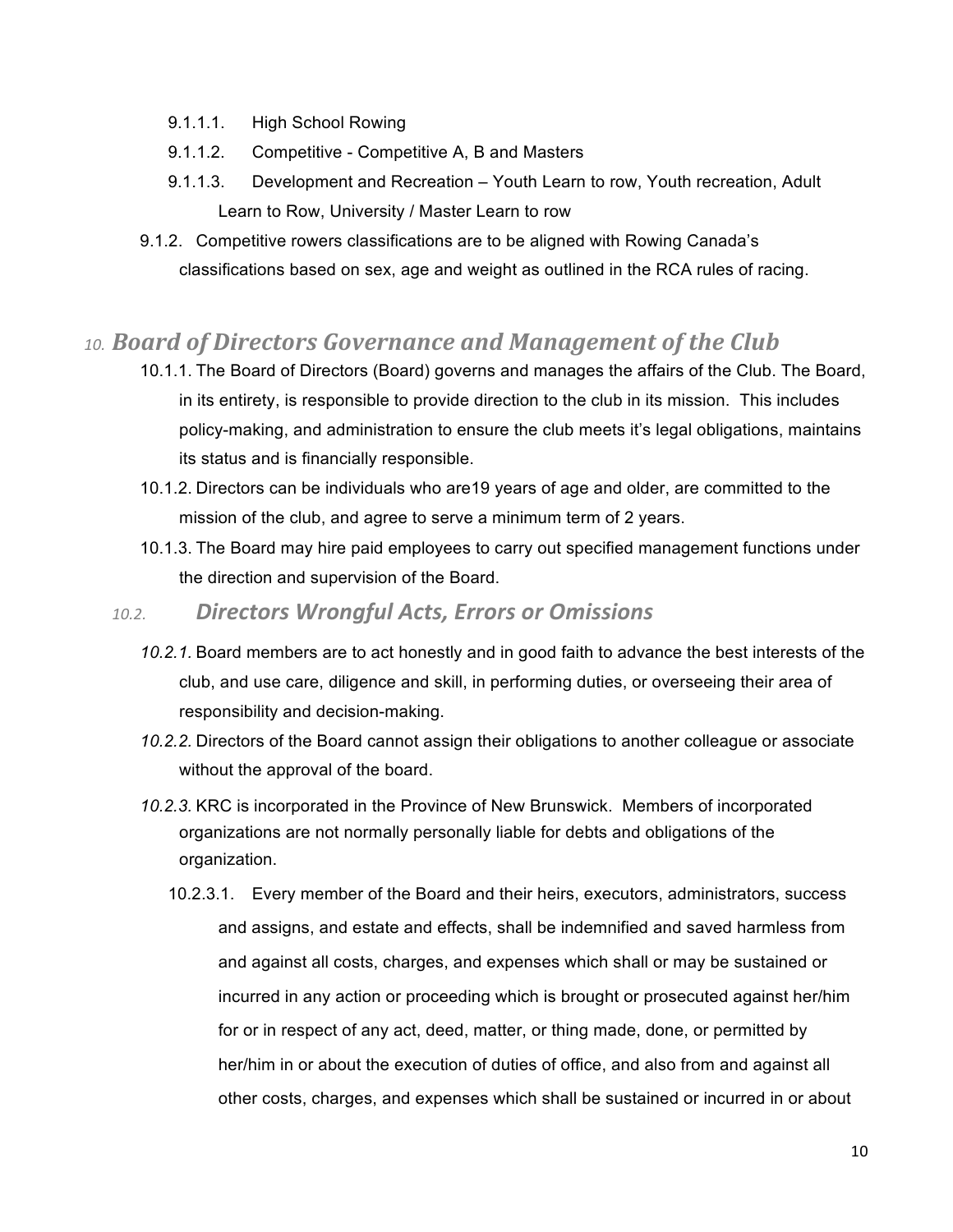or in relation to the affairs thereof, except such costs, charges, and expenses as are occasioned by her/his own wilful neglect or default through our coverage under RCA insurance policies. See the RCA General Liability and Directors & Officers Wrongful Acts, Errors or Omissions insurance policies for complete details.

#### 10.3. *Composition of the Board*

- 10.3.1. The Board is made up of Directors of the Club including the President, Vice- President, Past-President, Treasurer, Secretary, Member-at-Large and other Directors as considered necessary by the Board.
- 10.3.2. The Executive of the Board consists of, the President, Vice-President, Secretary, Treasurer, the Member-at-Large and Past-President.
- 10.3.3. The number of individuals on the board may vary from year to year depending on the needs of the board or initiatives the club is pursuing. The minimum number of board members are those necessary to maintain the Executive.

#### 10.4. *Election of Directors*

- 10.4.1. At least sixty days prior to an Annual General meeting, the Executive will appoint a Nominating Committee consisting of: The Past-President or in their absence, the President, another Executive member, And one other Member.
- 10.4.2. The Nominating Committee will identify willing, eligible individuals to be Directors for the subsequent year and will submit a proposed slate of members for the incoming Board of Directors at the Annual General Meeting without need of having the same approved by the Board.
	- 10.4.2.1. These eligible individuals can be directors re-offering, or willing individuals identified as having skills and qualifications to fill various vacant board positions.
	- 10.4.2.2. The Nominating Committee would consider the needs of the club when recruiting prospective members. Among these may be special areas of expertise, educational background, past board experience, employment background and membership status.
	- 10.4.2.3. Consideration for eligibility would include competency, willingness and availability to carry out their assigned duties, maintaining a balance of men, women and or visible minorities, individuals who can help attract funding, individuals from the local geographical area serviced by the club and individuals who bring other qualities of benefit to the club, as the nominating committee sees fit, or the board requests.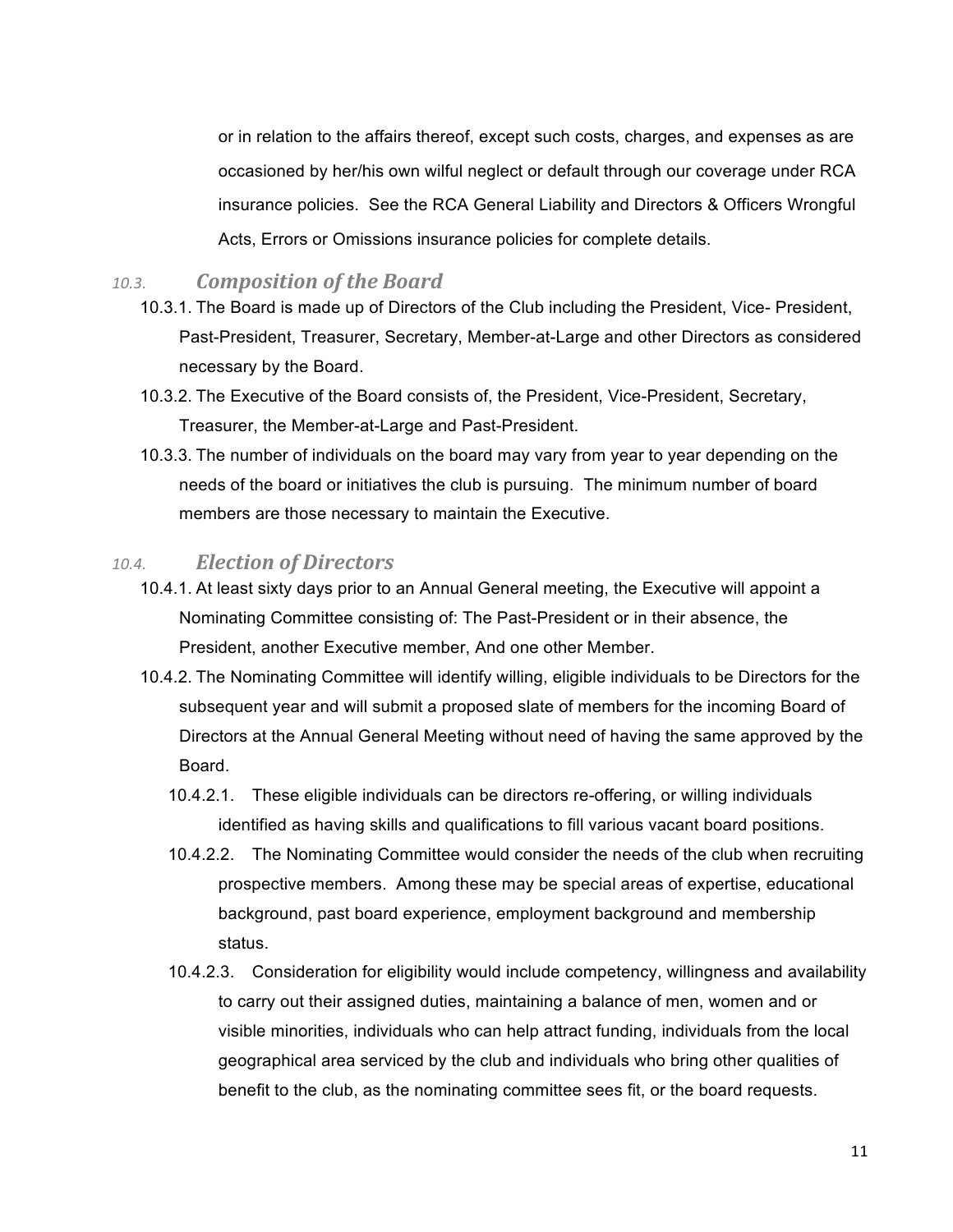- 10.4.3. The Members at the meeting may accept the proposed slate or nominate other members for specific Board positions.
- 10.4.4. If more than one Member is nominated to the Board, either by the Nominating committee or through a nomination from the floor during the Annual General Meeting, an election for the Directors will be held.
- 10.5. Elections will be by written ballot, unless the majority of the voting members present vote to have a show of hands.
- 10.6. If an election by written ballot is required, two scrutineers will be appointed by the sitting Executive. The scrutineers will collect the ballots, compile the results and notify the Past-President or the President, who in turn will inform the meeting.

#### 10.7. *Terms of Office*

- 10.7.1. Directors are elected at the Club's Annual General Meeting, to serve for a two-year term,
- 10.7.2. with the President & Secretary being elected on even numbered years
- 10.7.3. and the Vice-President & Treasurer being elected in un-even numbered years.
- 10.7.4. Directors are eligible to serve as a Director for no more than six consecutive years.
- 10.7.5. Directors begin their two-year term immediately following the Annual General Meeting.

#### *10.8. Removal of a Director*

- 10.8.1. If a Director is absent from any three consecutive meetings of the Board without an acceptable excuse the Director in question will automatically cease to be a director. The Secretary will notify them to that effect.
- 10.8.2. The Members may, by special resolution, remove any Director and appoint another Member to complete the term of office.

#### *10.9. Board Member Duties & Responsibilities*

- 10.9.1. The Board will develop and approve a members roles and responsibilities policy document, which will provide a full outline of the roles and responsibilities of all club members. That policy document will take precedence over the outline offered below.
- 10.9.2. President takes command of the Club and aligns its operation with it's mission, chairs all Board meetings and regular meetings to enforce the By-Laws, Policies and Regulations and shall be chief executive officer of the club with powers to delegate to the other officer and shall be responsible as such to the Board of Directors.
- 10.9.3. Vice-President assists the President in the performance of duties. If the President is absent the Vice-President takes over the role of the President.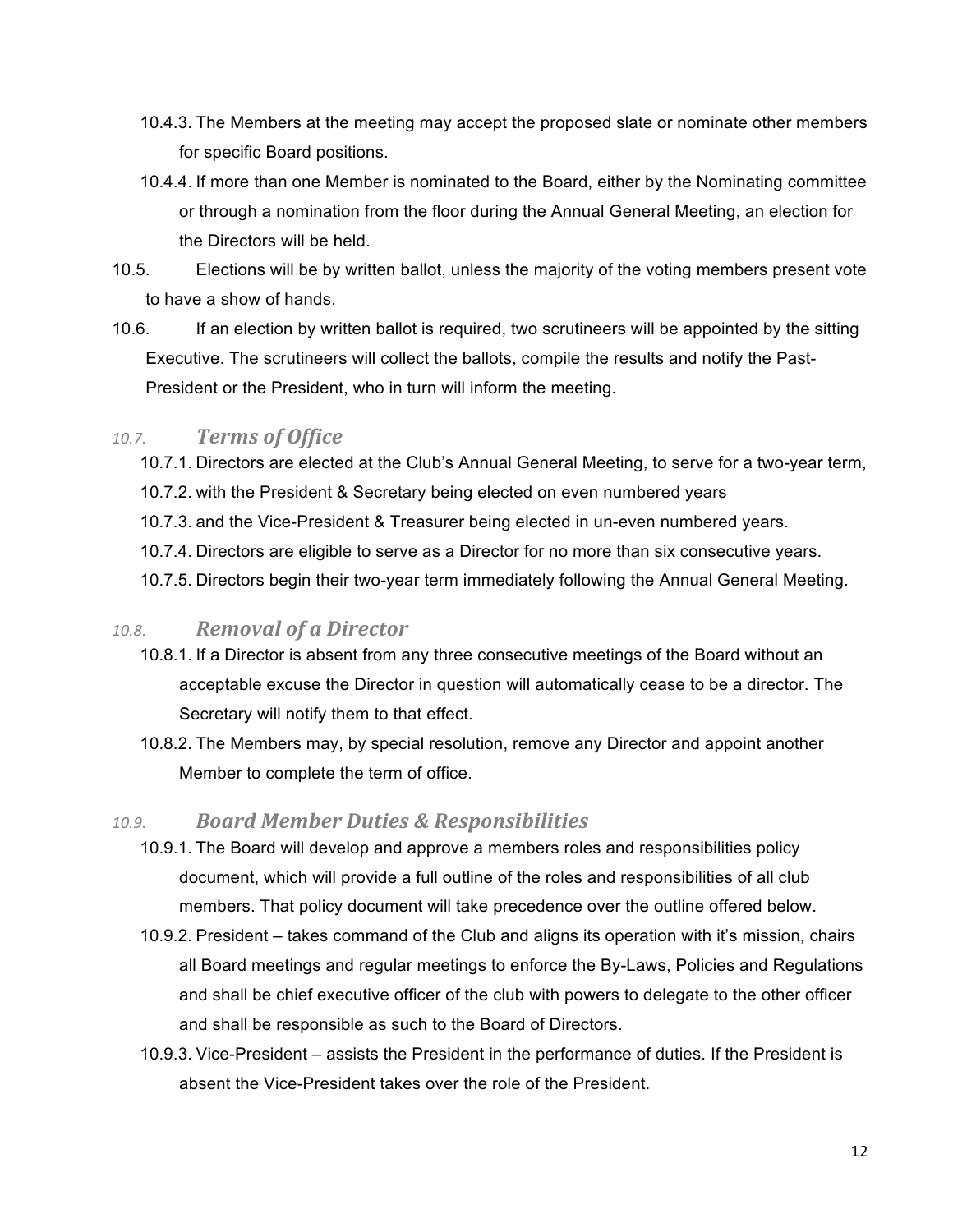- 10.9.4. Secretary Maintains a record of Club meetings by keeping minutes and communicates notices to members.
	- 10.9.4.1. Has custody and use of the Clubs Seal, which may be affixed to any document developed by the Board.
	- 10.9.4.2. Is responsible to maintain copies of all club documents and records such as minutes of meetings, committee reports, members list, treasurer's report and club correspondence.
- 10.9.5. Treasurer oversees and works with the club accountant to manage the club finances.
	- 10.9.5.1. Acts as the club registrar, collects all dues and maintains membership registry.
	- 10.9.5.2. Shares updated registry with secretary for the purpose of issuing communications to members.
	- 10.9.5.3. Pays all invoices for materials and services.
	- 10.9.5.4. Presents a written financial statement containing a balance sheet and an operating account at the Annual General Meeting.
	- 10.9.5.5. Files the annual requirements with the office of the Registrar, including, within fourteen (14) days of their election or appointment, a list of Directors with their addresses, occupations, and dates of appointment or election.
	- 10.9.5.6. Oversees employee payroll insuring an employee benefit package includes accident and general liability insurance and or workman's compensation.
	- 10.9.5.7. Ensures the clubs taxes are filed and paid annually.
	- 10.9.5.8. Renews clubs insurance polices annually.
	- 10.9.5.9. Other duties that the Treasurer is involved in: a) yearly application to the federal and provincial governments for summer student employment funding b) involved with the scheduling of summer programs to ensure profitability c) has input into setting rowing program fees, to ensure club overhead costs and RCA fees are met d) develops yearly budget.
- 10.9.6. Member-at-Large represents the Members of the club by voicing the interests and concerns of the Members. The member-at-large may be called on to develop policies or reports or other assigned duties to assist the board to carry out their mandate.
- 10.9.7. Past-President will offer advice to the Board of Directors based on their experience. The past-president is encouraged to attend all Board of Director meetings and as a member in good standing maintains voting privileges.
- 10.9.8. Other Directors other directors may be assigned specific duties and responsibilities at the discretion of the Board. Ie. Vice President of Coaching, Programs, Membership,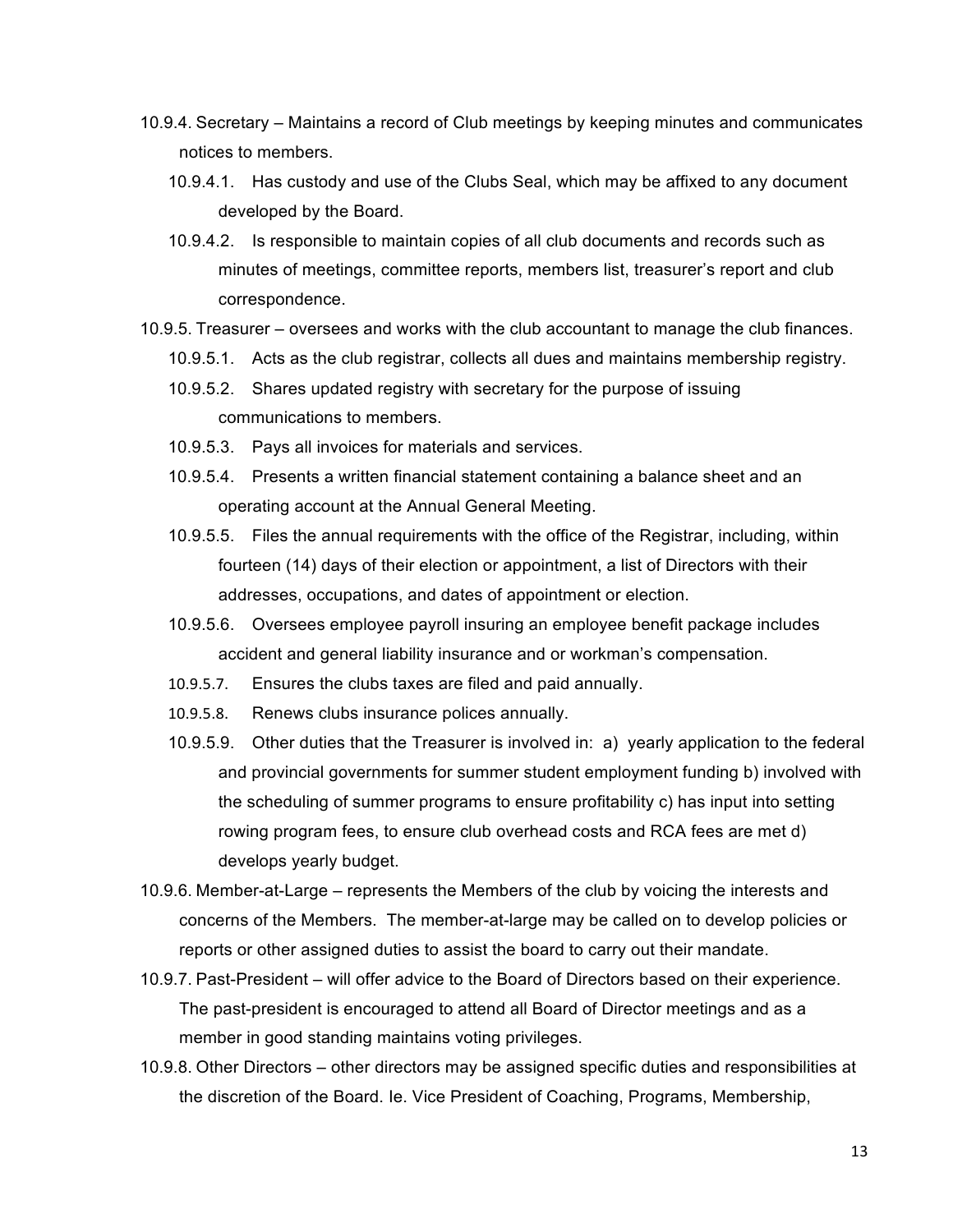Safety, Historical Archives, Marketing (image via News Letters and Web Site.) Funding (Grants and Sponsorship), Infrastructure and Equipment, Athlete Development, High Performance, Event Planning, Management of Human Resources - creating Human Resource Policies and Processes etc.

#### *10.10. Establishing Club Policies and Procedures*

- 10.10.1. The Board will establish policies and procedures to help the Club and its Members meet the objectives of the Club and to protect Club Members, Facilities, and Equipment.
- 10.10.2. The Board will, from time to time, review all policies and procedures and change them in order to ensure they are current and meeting the needs of the Club.

#### *10.11. Board Committees*

- 10.11.1. Establishing Committees
	- 10.11.1.1. The Board may establish committees to help support the activities of the Board or the Club, or support a Director in carrying out Board related responsibilities.
	- 10.11.1.2. Committees could be Executive or Finance / Audit Committees. An Executive Committee consists of the president, vice president, treasurer, and secretary.
	- 10.11.1.3. The Board may recruit Members who are not on the Board to be members of any Board Committee.

#### *10.12. Roles and Responsibilities of Board Committees*

- 10.12.1. All Committees will be chaired by a Director and shall report to the Board through the Director.
- 10.12.2. Committees have no authority to make decisions or act on behalf of the Club.
- 10.12.3. A Committee's only responsibility is to make recommendations related to their specific area of activity / work, to the Board for consideration and approval / rejection.

#### *10.13. Board Vacancy*

- 10.13.1. If a vacancy occurs on the Board:
	- 10.13.1.1. One of the remaining Directors may fill that position, or
	- 10.13.1.2. In the case of vacancies during the year prior to the next AGM or where Board members want to add to their responsibilities, the elected board may appoint replacement members to the board for a term that runs to the next AGM, at which time those appointed board members will be presented to the general membership for election to their respective positions.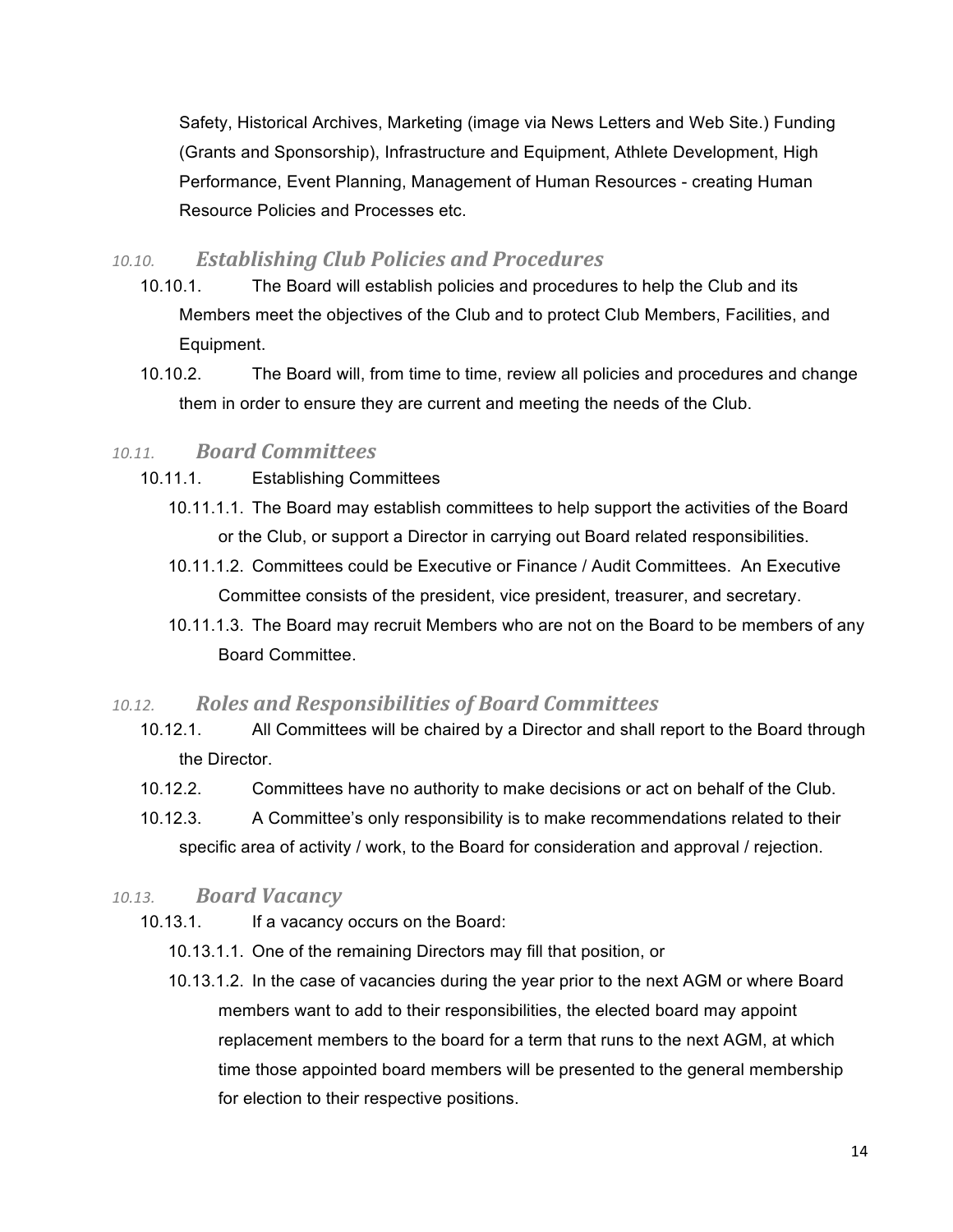- 10.14. *Guests at Board Meetings* 
	- 10.14.1. The Board may, at their discretion, invite anyone to attend a Board Meeting as a Guest.
	- 10.14.2. Guests may speak to issues and motions at the Board Meeting but may not vote on any motions put before the Board.

#### 10.15. **Employees of the Club**

- 10.15.1. If at any time a Director of the Club becomes an employee of the Club, the Director will step down from their Director position.
- 10.15.2. This individual may, if they are willing and at the discretion of the Board; Continue to assist the Board by continuing to fulfill the duties as assigned to them by the Board, Attend Board Meetings as a guest of the Board but not vote on any motions put before the Board.

# *11. Membership Fees and Dues*

#### *11.1. Membership Fees*

- 11.1.1. The membership year is April 1st March 31st (e.g. April 1, 2016 March 31, 2017)
- 11.1.2. Annually, the Board decides and agrees upon the membership fees for each membership category, rowing program, boat storage, etc.
- 11.1.3. All Club fees will be posted on the Club website.
- 11.1.4. The Board may define fee payment schedules to provide alternatives to payment by a single lump sum.
- 11.1.5. The Board can agree to waive or reduce program fees to Members for reasons of financial hardship.
- 11.1.6. Members shall be notified in writing, of the membership dues at any time payable by them for renewal annually. If any are not paid on the stipulated payment date the members in default shall automatically cease to be members of the Club.

#### *11.2. Other Fees*

11.2.1. The Board may establish and levy fees, other than membership fees, as required for the operation of the Club. Other Fees may include, but are not limited to, regatta fees, equipment usage, equipment transportation, program participation, coaching services, etc.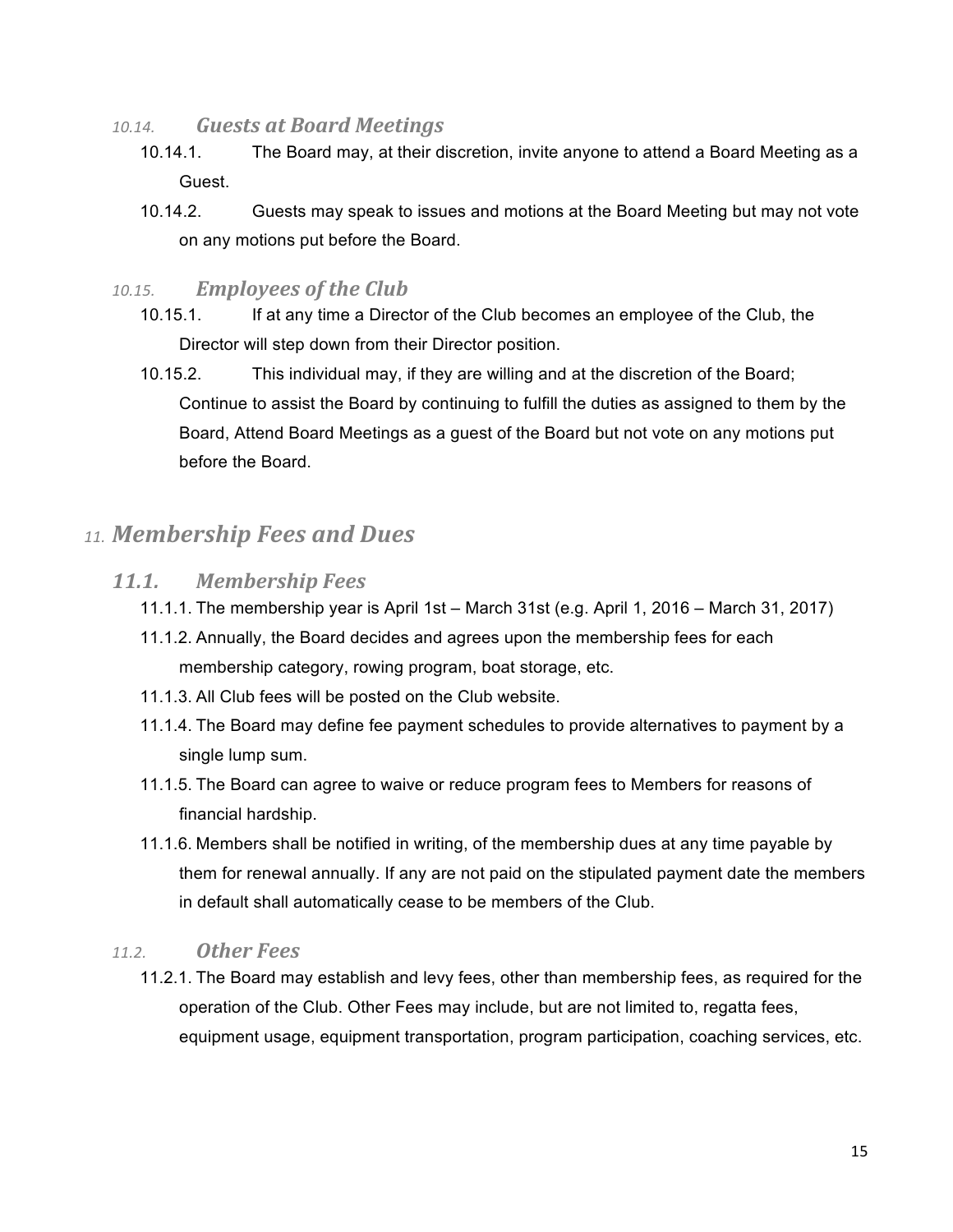11.2.2. The Board will require Members to pay, as applicable, fees to cover Rowing Canada Avrion membership, insurance, etc. and any other levies required from Rowing NB or Rowing Canada Avrion.

# *12. Financial Matters*

- 12.1. The fiscal year for the Club is from January 1st to December 31st.
- 12.2. A financial statement of Revenues and Expenditures will be completed without delay at the end of the fiscal year.
- 12.3. The Treasurer shall annually present to the Members a written report on the financial position of the Club. The report shall be in the form of:
	- 12.3.1. A balance sheet showing its assets, liabilities and equity, and
	- 12.3.2. A statement of its income and expenditure in the preceding fiscal year.
- 12.4. The Treasurer and at least one other Director shall sign a copy of the financial report.
- 12.5. The Members at the annual general meeting may appoint an auditor of the Club and, if the Members fail to appoint an auditor, the Directors may do so.
- 12.6. The Members at the Annual General Meeting or a Special Meeting of the Club may request an audit. A simple majority of those present is required at which time the Board will appoint an accountant/auditor to conduct the audit.
- 12.7. Any Member may inspect the books and records of the club within two days prior to the Annual General Meeting. The Member and the Treasurer will agree on one of 2 optional locations, dates and times set by the treasurer.
- 12.8. There shall be no restriction on the value of possessions and property the club may acquire and hold.
- 12.9. A budget for the coming fiscal year is to be generated and presented to the board of directors before the start of each rowing season. Typically presented in April once fees for the coming season have been finalized.

#### *12.10. Borrowing Monies*

- 12.10.1. The Club may borrow money, up to a maximum amount of \$25,000, if a motion by a Director is put to the Board and this motion is unanimously approved.
- 12.10.2. The Club may borrow money in excess of \$25,000, only if a Special Resolution voted upon by the Members at a Meeting approves this.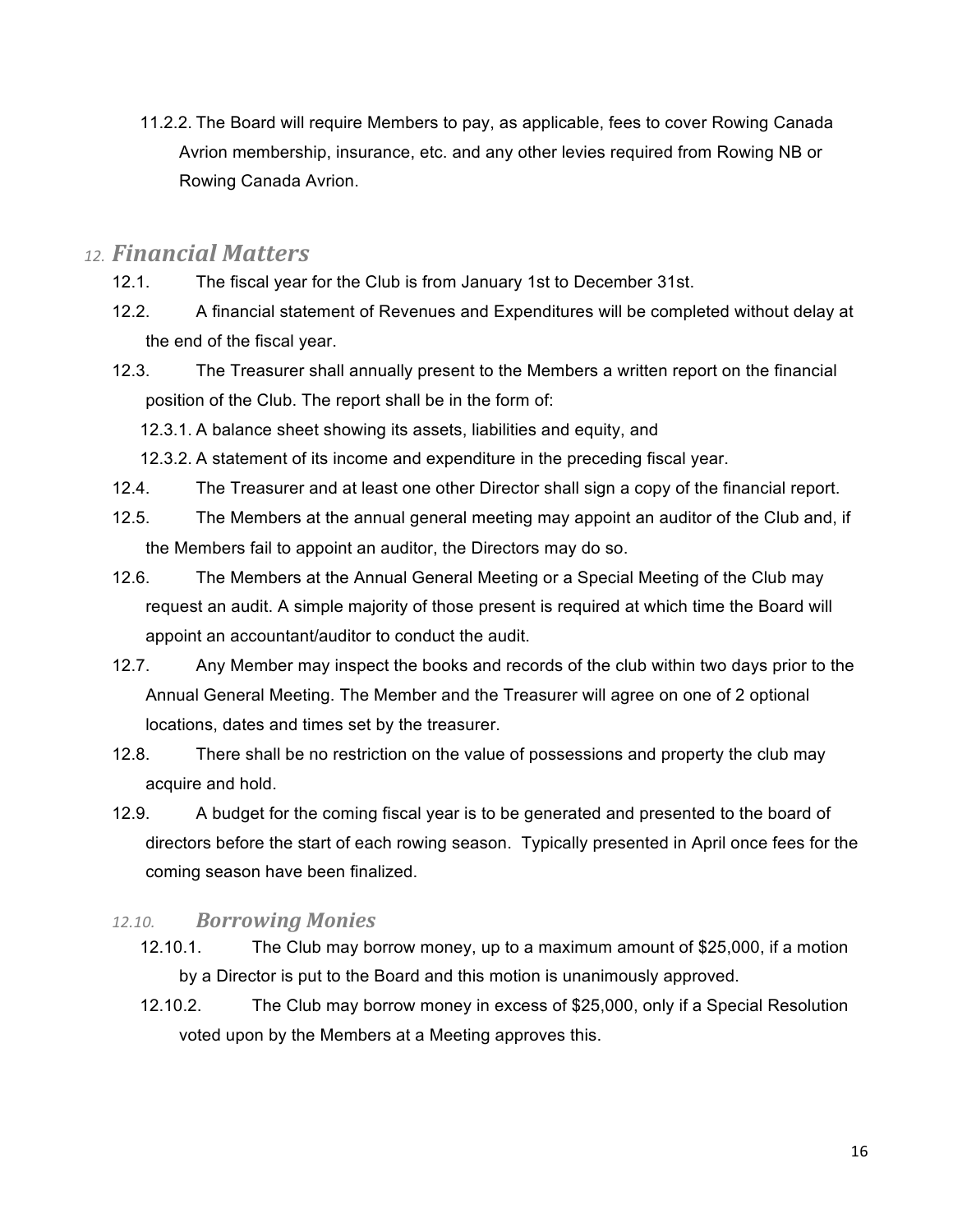# *13. Recognition Awards*

- 13.1. The Board can award members with a non-monetary award that recognizes their contributions to the Board or the Club. The maximum value of the award will be no more than \$50+\$1 for each year since this by-law was enacted, unless this amount is modified through a motion that is voted upon and approved by the Members at a Meeting.
- 13.2. Annual Club Awards
	- 13.2.1. Flood Brothers Award awarded annually to an individual or crew who are members of the KRC and rowing out of the club.
	- 13.2.2. Athlete of the Year Award awarded annually to an individual or crew who is/are members of the KRC and rowing out of the club.

# *14. Meetings*

#### *14.1. Regular Meetings*

- 14.1.1. Notice of the time and place of a meeting of members shall be given to each member entitled to vote at the meeting by mail, courier, telephone, electronic communication or personal delivery at least 21 days prior.
- 14.1.2. Five (5) voting Members will be quorum at any Meeting of the Club.
- 14.1.3. All meetings of the Club will be conducted in accordance with "Robert's Rules of Order".
- 14.1.4. A Special Meeting of the club can be called by the President or The Board or a written request signed by at least five (5) Members stating the purpose of the meeting. If the Board of Directors or President does not respond, the Members who requested the meeting may call a meeting themselves.
- 14.1.5. Twenty-one days written notice must be given of any Special Meeting. The notice must state the business to be done. At a Special Meeting only business specified in the notice may be discussed unless 75% of those Members attending approve of the new business to be discussed.
- 14.1.6. The Secretary will distribute the minutes of all Meetings to the clubs board of directors via e-mail.

#### *14.2. Voting and Business*

14.2.1. Members may bring forward new business or present motions from the floor for discussion and consideration of all Members at any Meeting other than a Special Meeting.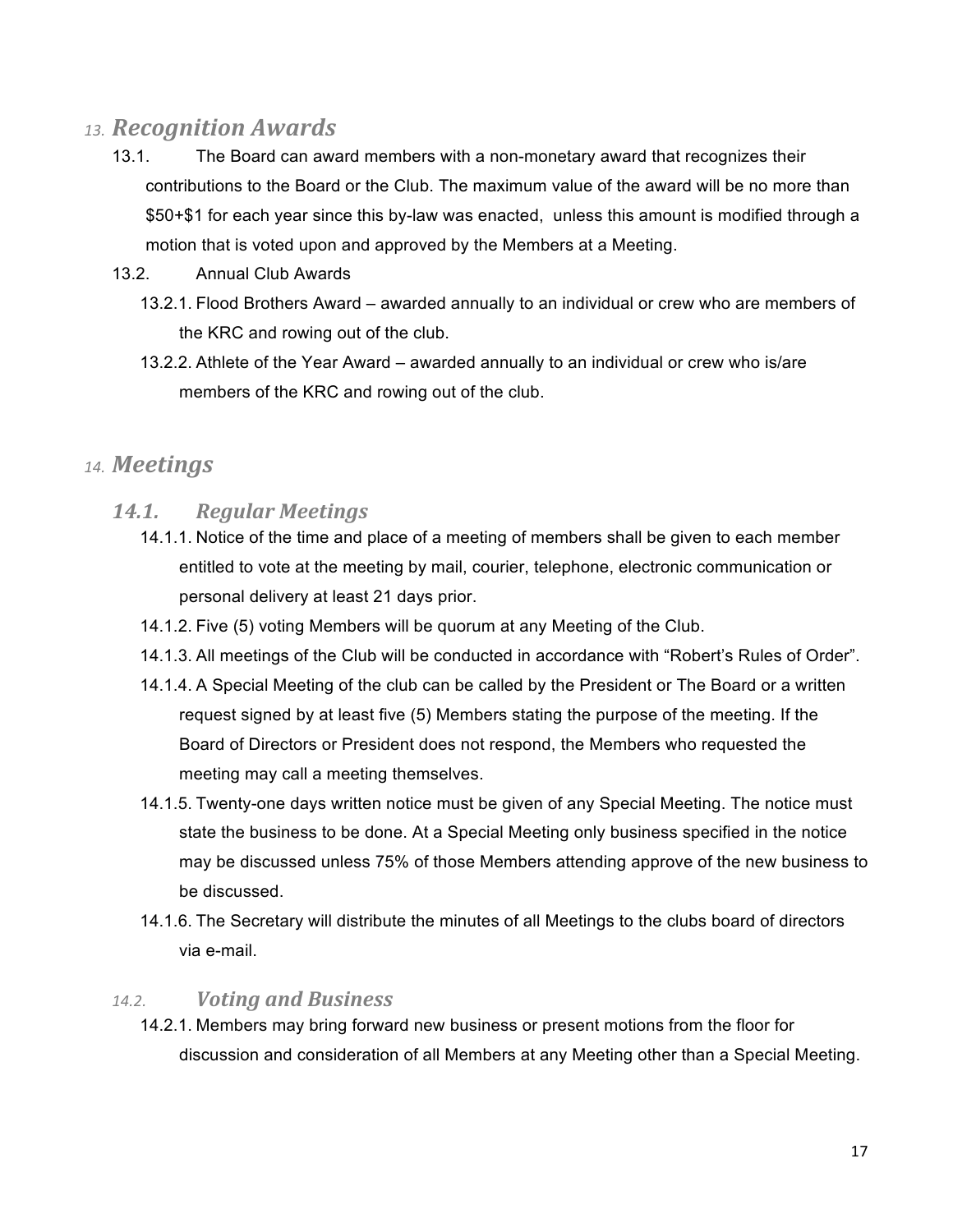- 14.2.2. At Meetings, every Member 19 years of age and older can vote on every motion with the exception of members enrolled in the "High School and Learn to Row programs".
- 14.2.3. At any meeting of members, questions shall be determined by a majority of the votes cast on the question.
- 14.2.4. In case of an equality of votes either on a show of hands or on a ballot or on the results of electronic voting, the chair of the meeting in addition to an original vote shall have a second or casting vote.
- 14.2.5. At the discretion of the chair, questions arising at any meeting shall be decided by a consensus of the members present. A consensus will be considered to have been reached, when no member objects to the question on the floor before the meeting. Should the chair of the meeting determine, after a reasonable effort to achieve consensus, that a consensus will not be reached, and then the chair shall refer the question to be decided by a majority vote of the members.

#### *14.3. Board Meetings*

- 14.3.1. The Board will meet as often as is required to carry out the business of the club.
- 14.3.2. Quorum for Board meetings is at least 5 or more of the total number of Directors, with at least one person being the President or Vice-President.
- 14.3.3. The Executive will meet as required at the request of the President or when a meeting is requested by at least two-thirds of the Executive members.
- 14.3.4. Board members can attend meetings of the Board via telephone or other technology that allows them to hear and contribute to all Board discussions.
- 14.3.5. Board meetings are open to all Members, however if a majority of the Board agrees, the Directors may meet 'in camera' for any reason.

#### 14.4. The Annual General Meeting

- 14.4.1. (AGM) is held in November. Notice of the AGM and any Motions or Special Resolutions to be voted upon will be distributed to Members at least 30 days prior to date of the Meeting via e-mail.
	- 14.4.1.1. The Secretary will prepare and distribute the agenda for the AGM at least 15 days prior to the meeting.
		- 14.4.1.1.1. The Order of Business for the AGM shall be:
		- 14.4.1.1.2. The minutes of the previous year's AGM shall be reviewed and approved.
		- 14.4.1.1.3. Committee and/or Director reports will be presented
		- 14.4.1.1.4. The Treasurer will review the financial statements for the past fiscal year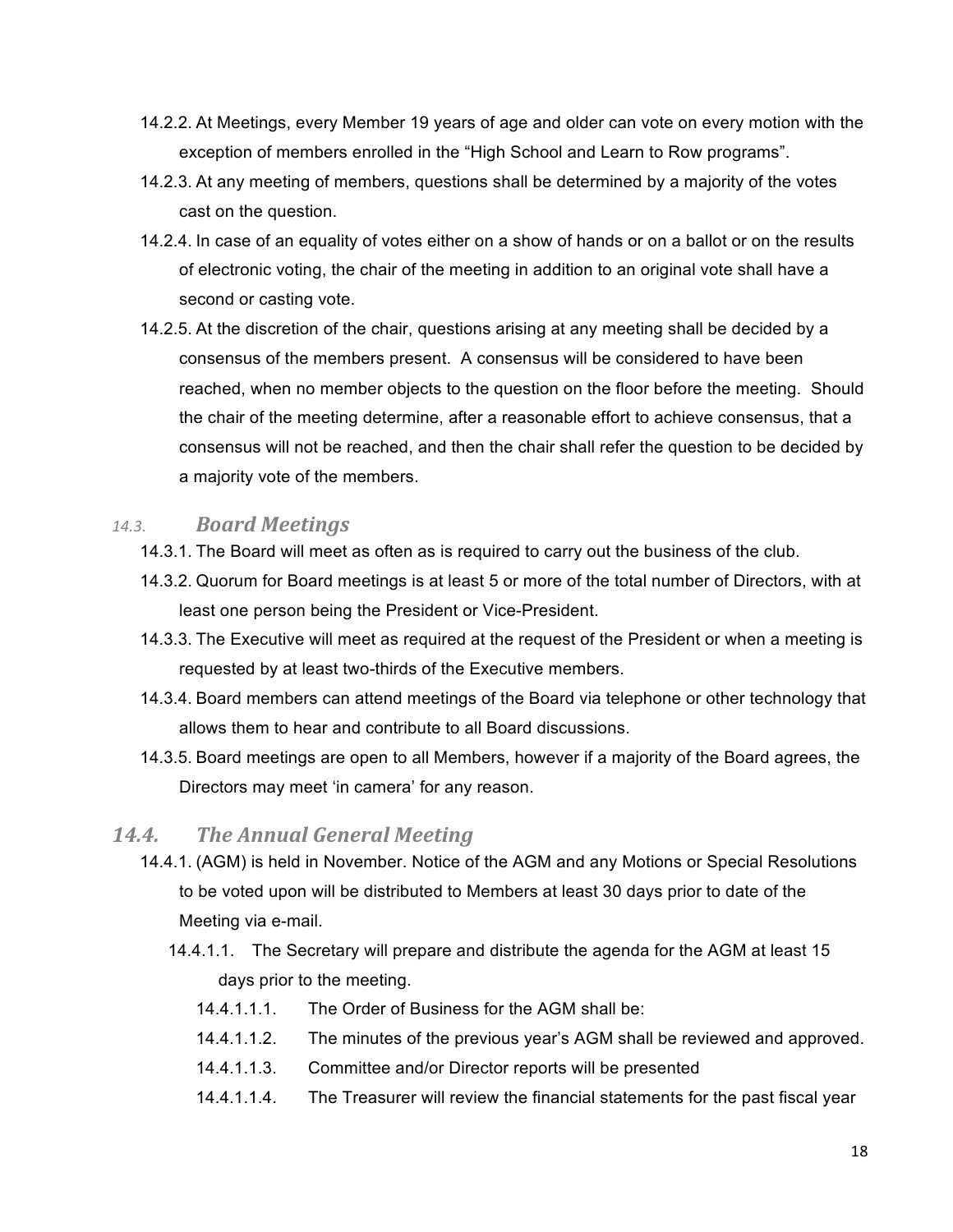- 14.4.1.1.5. Consideration of Motions and/or Special Resolutions
- 14.4.1.1.6. Consideration of motions from the floor
- 14.4.1.1.7. Appointment of Auditors
- 14.4.1.1.8. Election of Directors

# 15. Amendments to the By-laws

- 15.1. Members may amend or alter these By-laws by Special Resolution at any Meeting.
- 15.2. A copy of the Special Resolution to amend or alter, these By-laws, that includes the name(s) of the member(s) moving it shall be inserted in the notice calling for the Meeting at which the Special Resolution will be voted upon.
- 15.3. Special Resolution: is defined as a resolution passed by a majority of not less than 2/3 of the votes cast by the members who voted in respect of that resolution.

# *16. Discipline, Suspension, and Expulsion*

- 16.1. A Member can be disciplined, suspended or expelled from the Club by a majority vote of the Board, or a vote of the majority of Members present at a Meeting for which notice of the proposed action has been given, if they have:
	- 16.1.1. Infringed any by-law or regulation of the Club;
	- 16.1.2. Been guilty of conduct unbecoming a Member of the Club;
	- 16.1.3. Carelessly or recklessly caused damage to any equipment of the club;
	- 16.1.4. Acted in a manner that has threatened the physical safety of themselves, or any other Member or guest of the Club.
	- 16.1.5. Harassed, abused, discriminated against, or bullied any other Member or guest of the Club.

#### *16.2. Grievances*

- 16.3. A Member has the right to submit a grievance to the Board on any restriction or disciplinary action imposed on the Member by the Board, or on any action committed by another Member.
- 16.4. The Member shall submit the grievance in writing and address it to the President
- 16.5. The President will review the grievance with the other members of the Executive and bring a recommendation for action to the Board.
- 16.6. The Board will review the recommendation from the Executive and may vote to amend or modify it.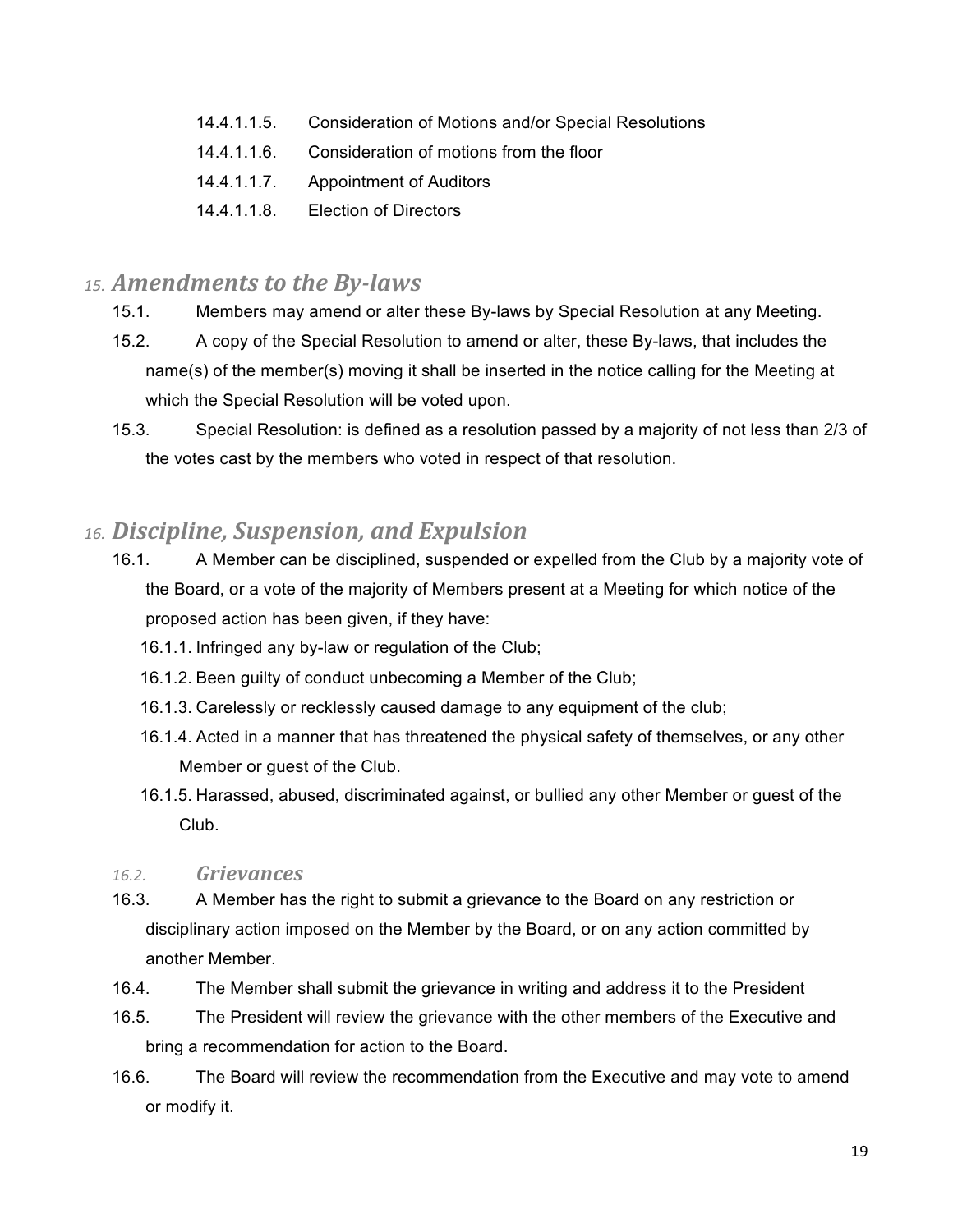- 16.7. The Board will vote on the recommendation, including any agreed upon amendments, from the Executive.
- 16.8. If the Grievance specifically relates to one of the members of the Board then that member shall recuse themselves from discussions or votes related to the Grievance in question.
- 16.9. Any Board member may recuse themselves from discussions or votes related to any Grievance if they feel there is a conflict of interest.
- 16.10. The Secretary will provide a written response reflecting the Board's decision to the Member within 30 days of receipt of the Member's grievance.
- 16.11. If the Member is not satisfied with decision of the Board, the Member has the right to present a case to the full Board. If this does not resolve the matter, the Member may request a Special Meeting of the Club.

# *17. Availability of By-Laws , Policies, and Procedures*

17.1. The Club's By-Laws, policies and procedures will be posted on the Club's website and be made available to Members upon request.

# *18. Notices*

# *18.1. Method of Giving Notices*

- 18.1.1.1. Any notice (which term includes any communication or document) to be given (which term includes sent, delivered or served), other than notice of a meeting of members or a meeting of the board of directors, pursuant to the Act, the articles, the by-laws or otherwise to a member, director, officer or member of a committee of the board or to the public accountant shall be sufficiently given:
	- 18.1.1.1.1. if delivered personally to the person to whom it is to be given or if delivered to such person's address as shown in the records of the Corporation or in the case of notice to a director to the latest address as shown in the last notice that was sent by the Corporation; or
	- 18.1.1.1.2. if mailed to such person at such person's recorded address by prepaid ordinary or air mail; or
	- 18.1.1.1.3. if sent to such person by telephonic, electronic or other communication facility at such person's recorded address for that purpose; or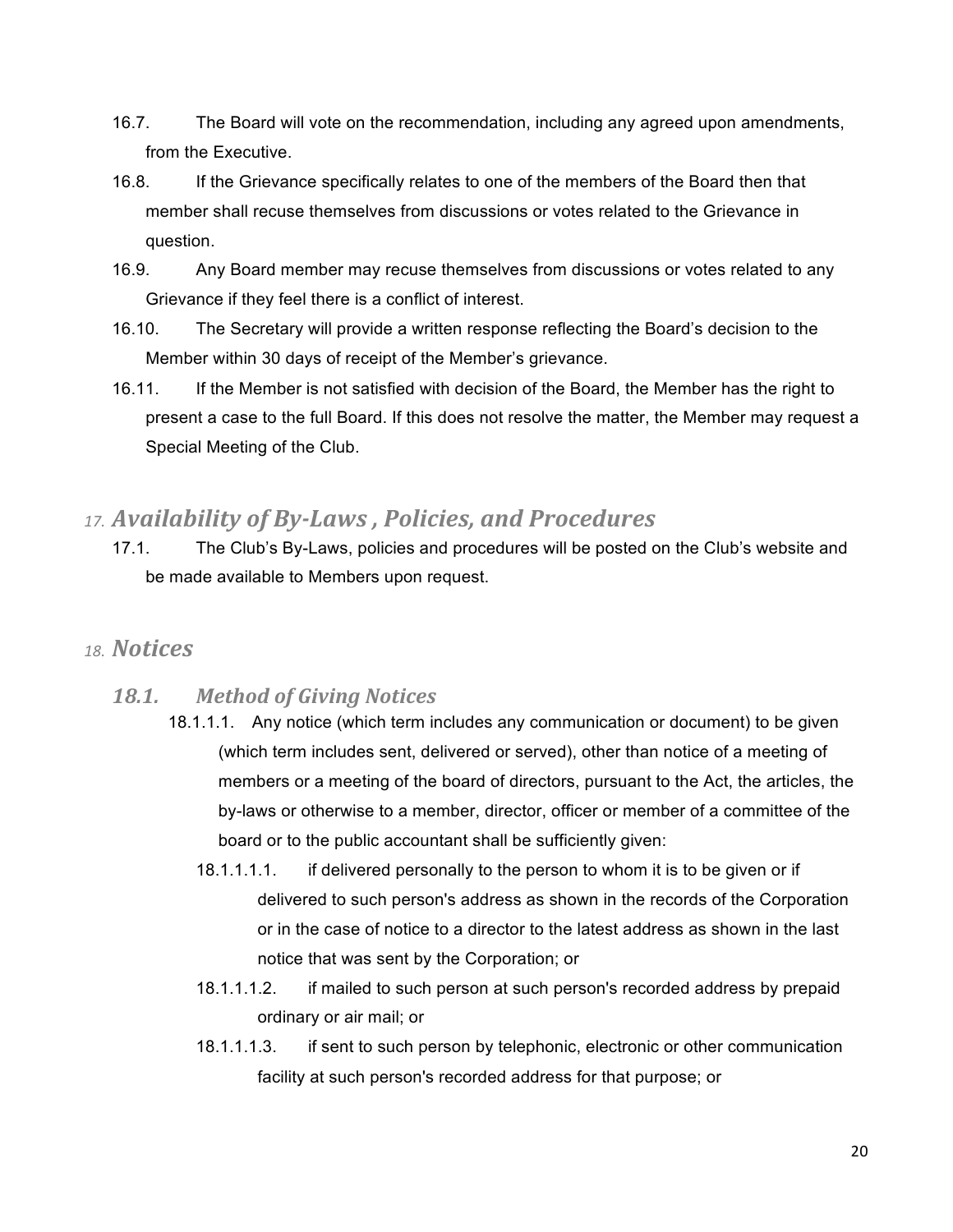- 18.1.1.1.4. if provided in the form of an electronic document in accordance with Part 17 of the Act.
- 18.1.1.2. A notice so delivered shall be deemed to have been given when it is delivered personally or to the recorded address as aforesaid; a notice so mailed shall be deemed to have been given when deposited in a post office or public letter box; and a notice so sent by any means of transmitted or recorded communication shall be deemed to have been given when dispatched or delivered to the appropriate communication company or agency or its representative for dispatch. The secretary may change or cause to be changed the recorded address of any member, director, officer, public accountant or member of a committee of the board in accordance with any information believed by the secretary to be reliable. The declaration by the secretary that notice has been given pursuant to this by-law shall be sufficient and conclusive evidence of the giving of such notice. The signature of any director or officer of the Corporation to any notice or other document to be given by the Corporation may be written, stamped, type-written or printed or partly written, stamped, type-written or printed.

#### 18.2. *Invalidity of any provisions of this by-law*

18.2.1. The invalidity or unenforceability of any provision of this by-law shall not affect the validity or enforceability of the remaining provisions of this by-law.

# *18.3. Omissions and Errors*

18.3.1. The accidental omission to give any notice to any member, director, officer, member of a committee of the board or public accountant, or the non-receipt of any notice by any such person where the Corporation has provided notice in accordance with the by-laws or any error in any notice not affecting its substance shall not invalidate any action taken at any meeting to which the notice pertained or otherwise founded on such notice.

# *19. Dispute Resolution*

# *19.1. Mediation and Arbitration*

- 19.1.1. Disputes or controversies among members, directors, officers, committee members, or volunteers of the Corporation are as much as possible to be resolved in accordance with mediation and/or arbitration as provided in this by-law.
- 19.1.2. *Dispute Resolution Mechanism*